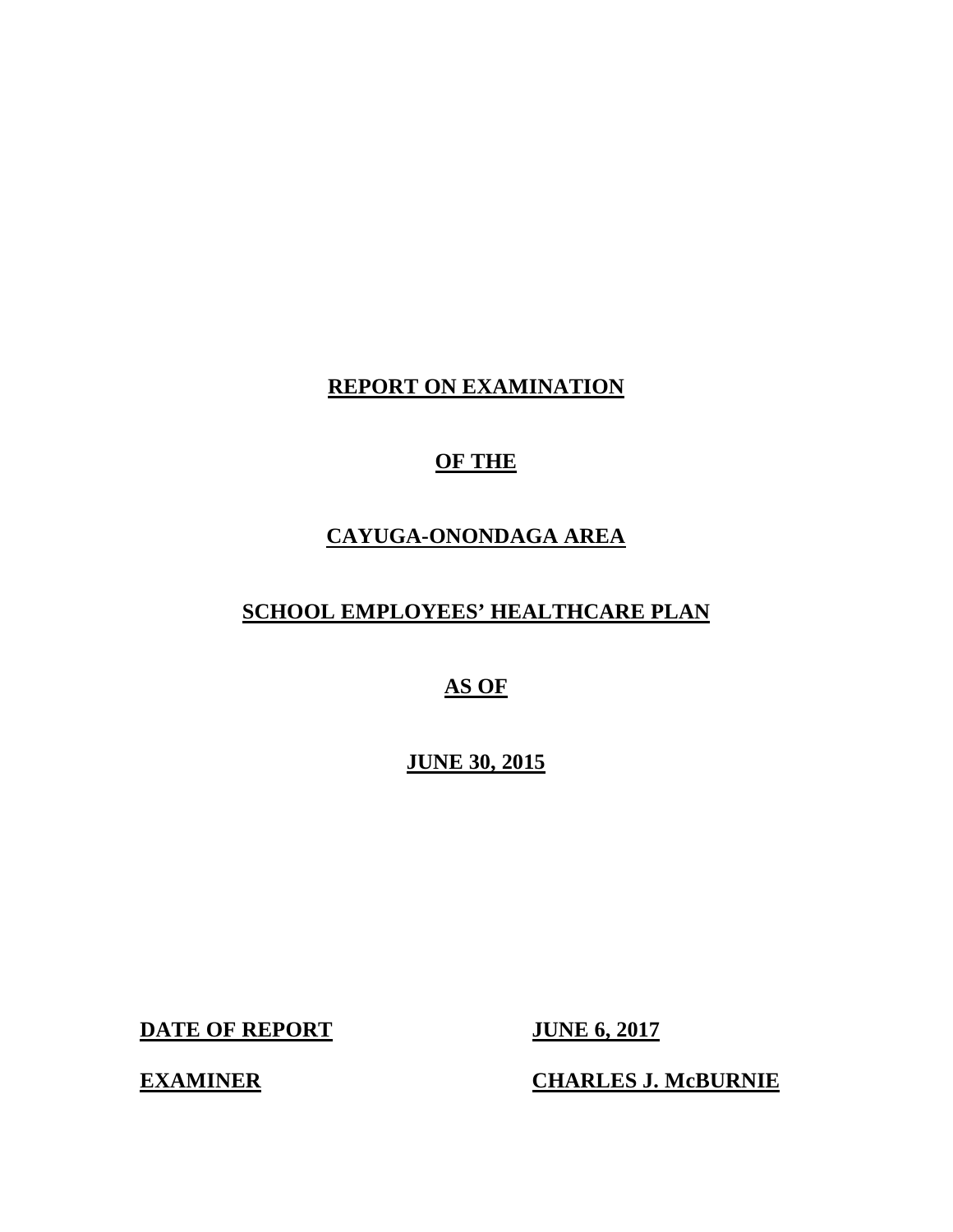## **TABLE OF CONTENTS**

## **ITEM NO. PAGE NO.**

| 1. | Scope of the examination                             | $\overline{2}$ |
|----|------------------------------------------------------|----------------|
| 2. | Description of the Plan                              | 4              |
|    | A. Corporate Governance                              | 6              |
|    | Territory and plan of operation<br>В.                | 9              |
|    | <b>Internal Controls</b><br>$C_{\cdot}$              | 9              |
|    | Stop-loss coverage<br>D.                             | 10             |
|    | Administrative services agreements<br>Е.             | 11             |
|    | Accounts and records<br>$F_{\cdot}$                  | 13             |
| 3. | <b>Financial statements</b>                          | 15             |
|    | A. Balance sheet                                     | 15             |
|    | Statement of revenue and, expenses and surplus<br>В. | 17             |
| 4. | Claims payable                                       | 19             |
| 5. | Market conduct activities                            | 20             |
| 6. | Compliance with prior report on examination          | 28             |
| 7. | Summary of comments and recommendations              | 33             |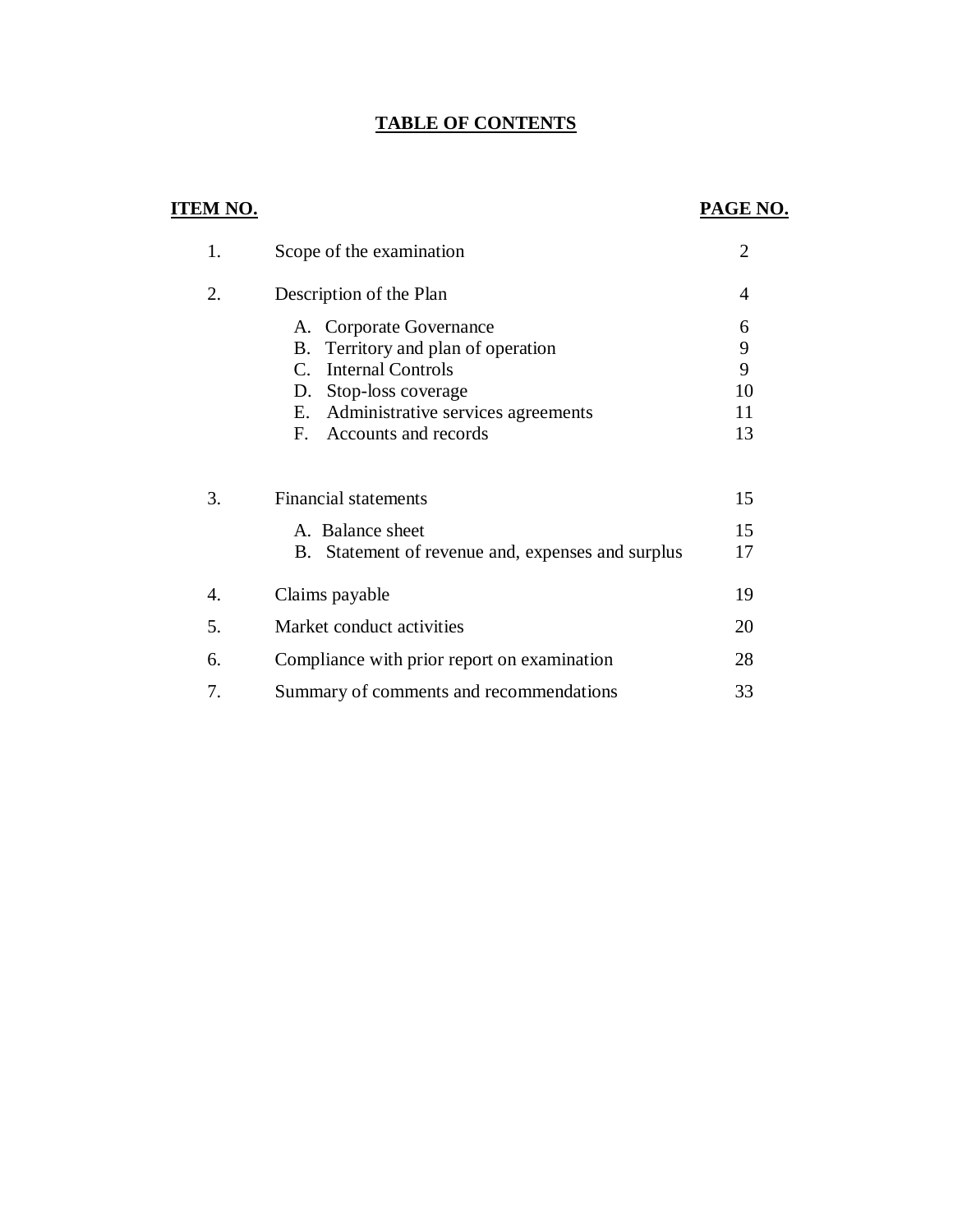

## NEW YORK STATE DEPARTMENT<sub>of</sub> **NCIAL SERVICES**

Andrew M. Cuomo National Andrew Maria T. Vullo National Andrew Maria T. Vullo National Andrew Maria T. Vullo Governor Superintendent Superintendent Superintendent Superintendent Superintendent Superintendent Superintendent

June 6, 2017

 Honorable Maria T. Vullo Superintendent of Financial Services Albany, New York 12257

Madam:

 Pursuant to the requirements of the New York Insurance Law and acting in accordance with the instructions contained in Appointment Number 31356, dated June 17, 2015, attached hereto, I have made an examination into the condition and affairs of Cayuga-Onondaga Area School Employees' Healthcare Plan, a municipal cooperative health benefit plan certified pursuant to the provisions of Article 47 of the New York Insurance Law, as of June 30, 2015, and respectfully submit the following report thereon.

 The examination was conducted at the administrative office of Cayuga-Onondaga Area School Employees' Healthcare Plan located at 1879 West Genesee Street, Auburn, New York.

 Wherever the designations the "Plan" or "COASEHP" appear herein, without qualification, they should be understood to indicate the Cayuga-Onondaga Area Schools Employees' Healthcare Plan.

 Wherever the designation "the Department" appears herein, without qualification, it should be understood to indicate the New York State Department of Financial Services.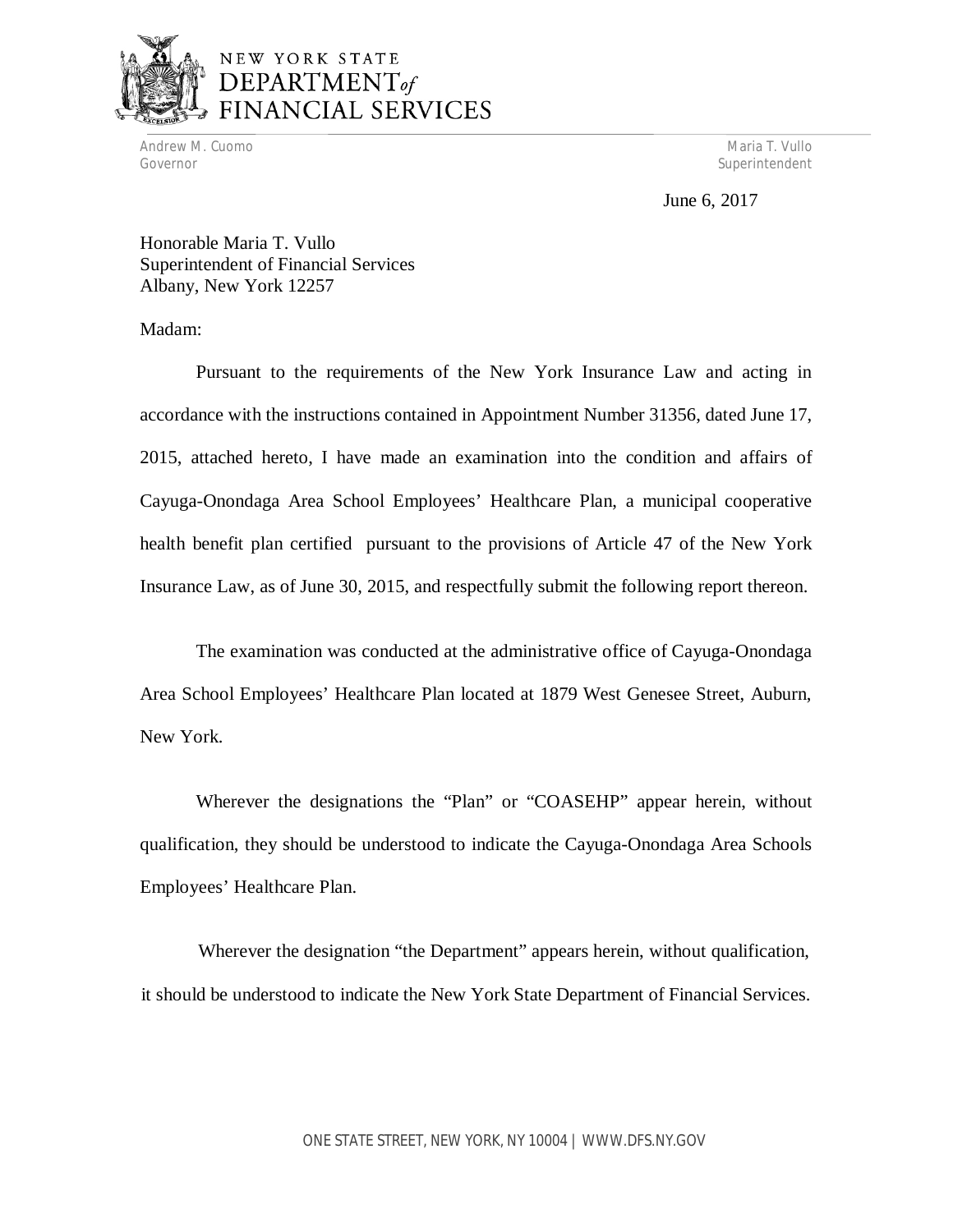## **1. SCOPE OF THE EXAMINATION**

 The previous examination was conducted as of June 30, 2010. This examination of the Plan was a combined (financial and market conduct) examination and covered the five-year period from July 1, 2010 through June 30, 2015. The financial component of the examination was conducted as a financial examination as defined in the National Association of Insurance Commissioners ("NAIC") *Financial Condition Examiners Handbook, 2016 Edition* (the "Handbook"). The examination was conducted observing the guidelines and procedures in the Handbook. Where deemed appropriate by the examiner, transactions occurring subsequent to June 30, 2015 were also reviewed.

 The financial portion of the examination was conducted on a risk-focused basis, which provides guidance for the establishment of an examination plan based on the examiner's assessment of risk in the Plan's operations and utilized that evaluation in formulating the nature and extent of the examination. The examiner planned and performed the examination to evaluate the Plan's current financial condition, as well as identify prospective risks that may threaten the future solvency of COASEHP.

 The examiner identified key processes, assessed the risks within those processes and assessed the internal control systems and procedures used to mitigate those risks. The examination also included an assessment of the principles used and significant estimates made by management, an evaluation of the overall financial statement presentation, and determined management's compliance with the Department's statutes and guidelines,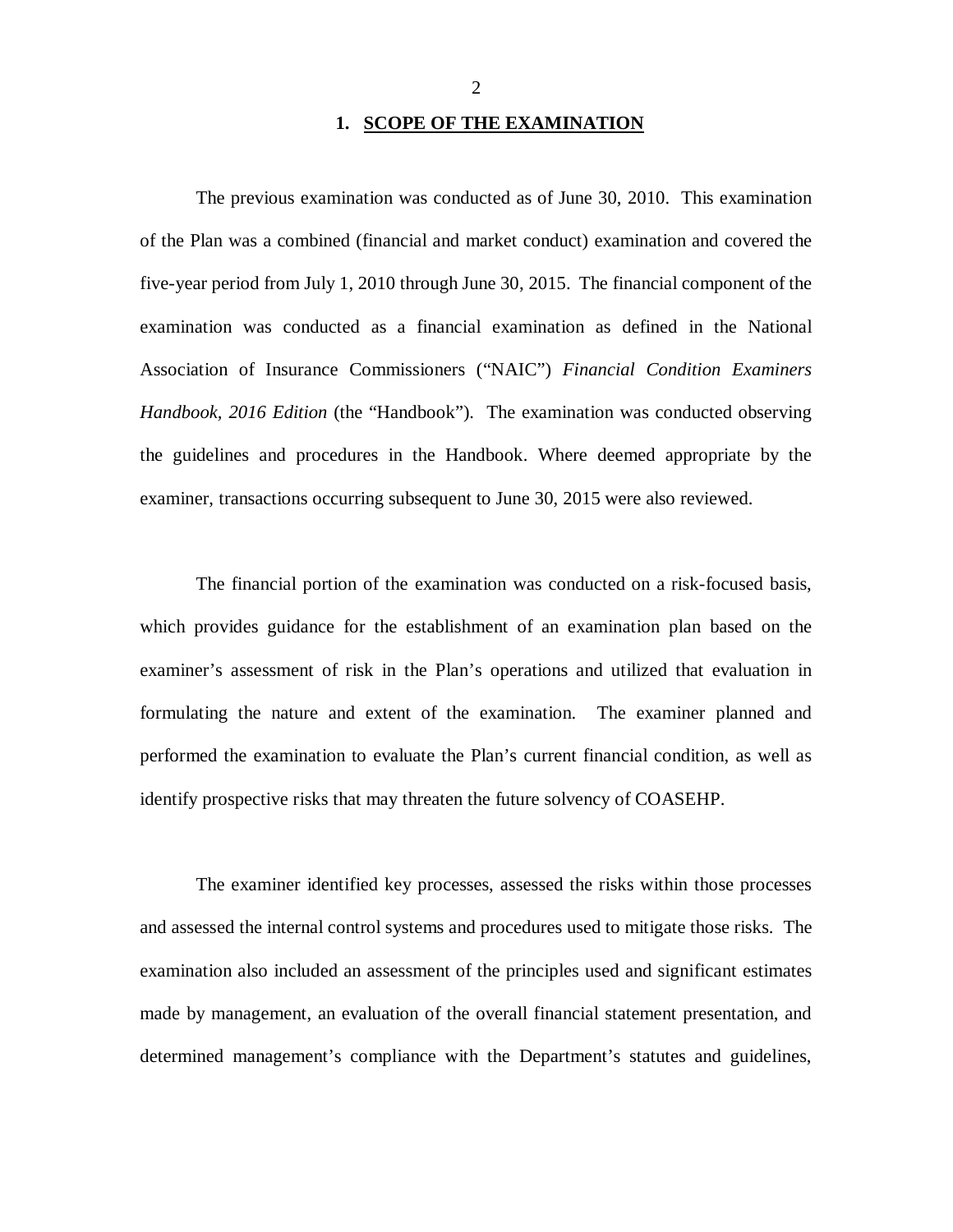Statutory Accounting Principles, as adopted by the Department, and annual statement instructions.

instructions.<br>Information concerning the Plan's organizational structure, business approach and control environment were utilized to develop the examination approach. The examination evaluated the Plan's risks and management activities in accordance with the NAIC's nine branded risk categories.

These categories are as follows:

- Pricing/Underwriting
- Reserving
- Operational
- Strategic
- Credit
- Market
- Liquidity
- Legal
- Reputational

The examination also evaluated the Plan's critical risk categories in accordance

with the NAIC's ten critical risk categories. These categories are as follows:

- **Valuation/Impairment of Complex or Subjectively Valued Invested Assets**
- **Liquidity Considerations**
- **Appropriateness of Investment Portfolio and Strategy**
- **Appropriateness/Adequacy of Reinsurance Program**
- **Reinsurance Reporting and Collectability**
- **Underwriting and Pricing Strategy/Quality**
- Reserve Data
- **Reserve Adequacy**
- Related Party/Holding Company Considerations
- Capital Management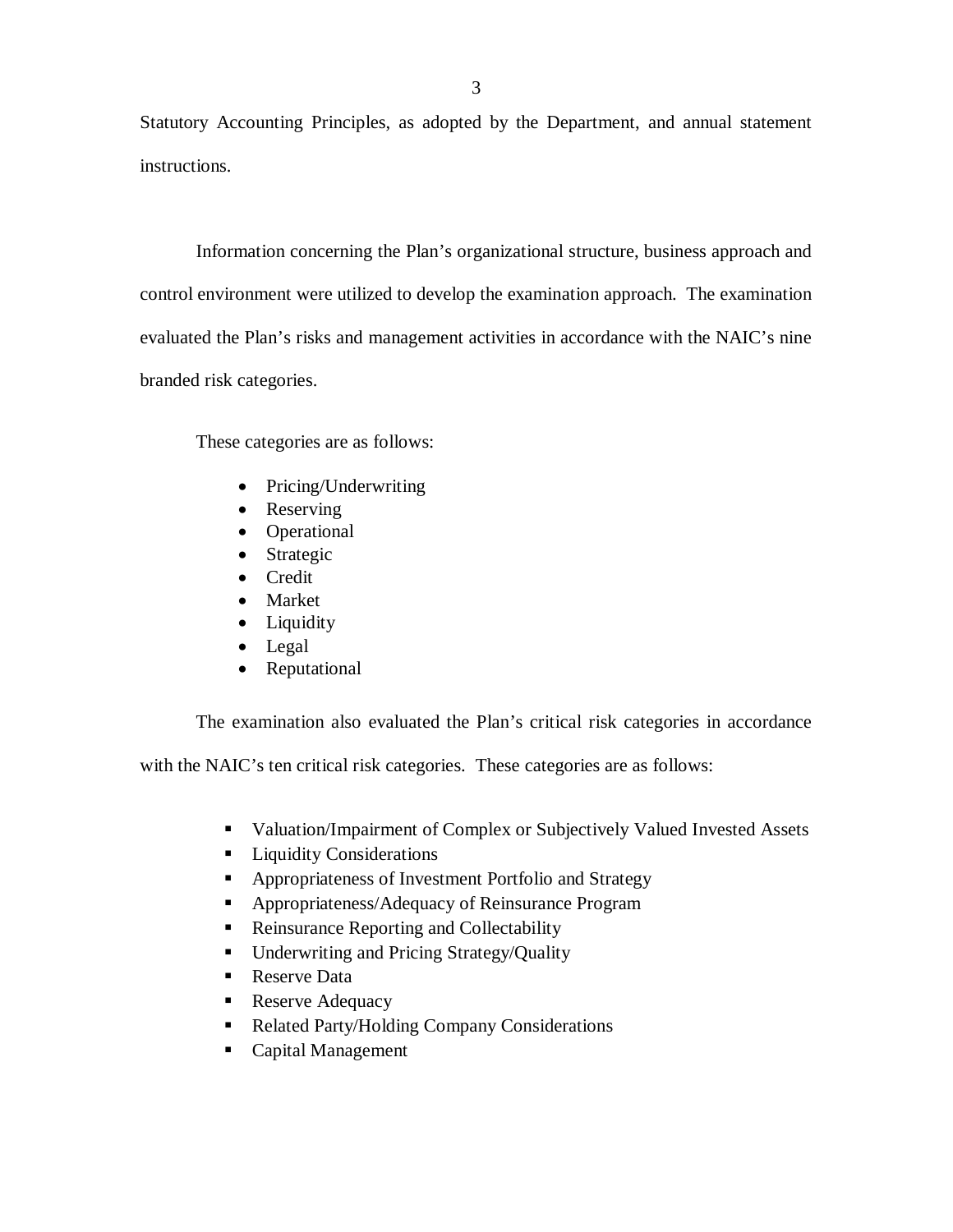The Plan was audited annually, for fiscal years ending 2011 through 2015, by the accounting firm Cuddy and Ward, LLP. The Plan received an unmodified opinion in each of those years. Certain audit work papers of Cuddy and Ward, LLP were reviewed and relied upon in conjunction with this examination.

 This report on examination is confined to financial statements and comments on those matters which involve departures from laws, regulations or rules, or which require explanation or description.

 A review was also made to ascertain what action was taken by the Plan with regard to comments and recommendations contained in the prior report on examination. The results of the examiner's review are contained in Item No. 6 of this report.

### **2. DESCRIPTION OF THE PLAN**

 The Board of Cooperative Educational Services ("BOCES") and eight (8) member school districts ("Participants") formed a Consortium, effective July 1, 1981. The purpose of the Consortium was to provide for the efficient and economic evaluation, processing, administration and payment of health benefits through self-insurance.

 On August 1, 2001, the Plan was issued a certificate of authority by the Superintendent of Insurance under Article 47 of the New York Insurance Law. Pursuant to such certificate of authority, the Participants agreed to share the costs and assume the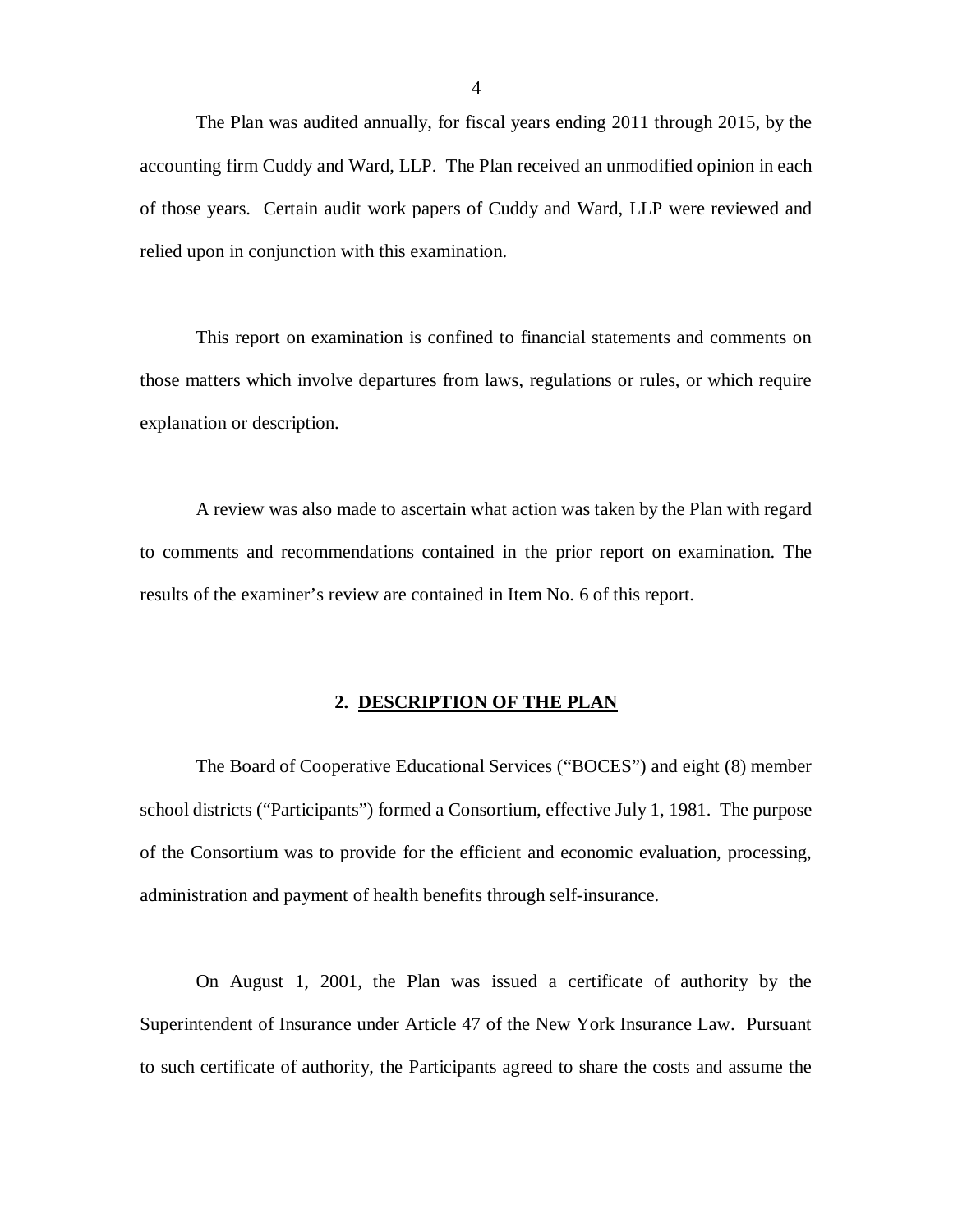liabilities for medical, surgical, prescription drugs, and hospital benefits provided to covered employees (including retirees) and their dependents.

 Cayuga-Onondaga Area School Employees' Healthcare Plan is considered a "grandfathered health plan" under the Patient Protection and Affordable Care Act ("the Affordable Care Act"). To be a grandfathered health plan, the policy or group health plan must have had at least one individual enrolled in coverage on March 23, 2010, and the policy or plan must have continuously covered someone since March 23, 2010. As permitted by the Affordable Care Act, a grandfathered health plan can preserve certain basic health coverage that was already in effect when that law was enacted. A grandfathered health plan means the plan has the discretion not to include certain consumer protections of the Affordable Care Act that apply to other plans, for example, the requirement for the provision of preventive health services without any cost sharing. However, grandfathered health plans must comply with certain other consumer protections in the Affordable Care Act; for example, the elimination of lifetime limits on benefits.

 There are currently eight school districts and the BOCES participating in the Plan. The Plan Participants are as follows:

| Cato-Meridian Central School District                               | <b>Skaneateles Central School Distri</b>   |
|---------------------------------------------------------------------|--------------------------------------------|
| Cayuga-Onondaga Board of<br><b>Cooperative Educational Services</b> | Southern Cayuga Central School<br>District |
| Jordan-Elbridge Central School District                             | Union Springs Central School Dis           |
| Moravia Central School District                                     | <b>Weedsport Central School Distric</b>    |
| Port Byron Central School District                                  |                                            |

Skaneateles Central School District District Union Springs Central School District Weedsport Central School District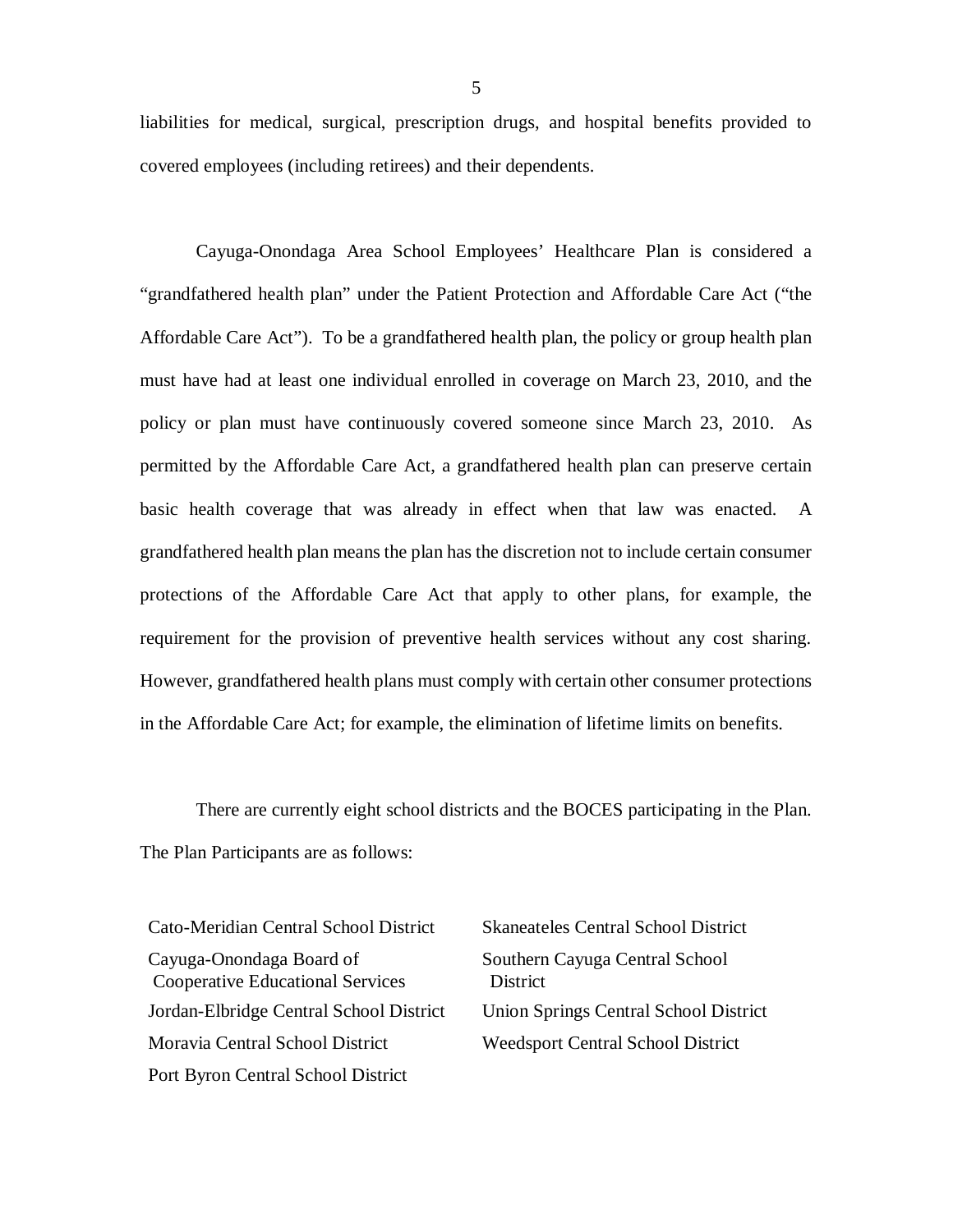### <span id="page-7-0"></span>A. Corporate Governance

 Pursuant to the Municipal Cooperative Agreement, management of the Plan is to be vested in a governing board, comprised of one representative from each participating school district, including BOCES. The governing board of the Plan as of June 30, 2015 was as follows:

| <b>Name and Residence</b>         | <b>Principal Affiliation</b>                                                                     |
|-----------------------------------|--------------------------------------------------------------------------------------------------|
| Dale Bates                        | Assistant Superintendent,                                                                        |
| Cincinnatus, New York             | <b>Skaneateles Central School District</b>                                                       |
| Peter Colucci<br>Oswego, New York | Assistant Superintendent,<br>Cayuga-Onondaga Board of Cooperative<br><b>Educational Services</b> |
| Jeffrey Carmichael                | Business Administrator,                                                                          |
| Moravia, New York                 | Moravia Central School District                                                                  |
| Douglas Tomand                    | Business Administrator,                                                                          |
| Auburn, New York                  | <b>Weedsport Central School District</b>                                                         |
| <b>James Mahaney</b>              | Treasurer,                                                                                       |
| <b>Syracuse, New York</b>         | Jordan-Elbridge Central School District                                                          |
| Crosby Lamont                     | Assistant Superintendent,                                                                        |
| Elba, New York                    | Cato-Meridian Central School District                                                            |
| <b>Margaret Robbins</b>           | <b>Business Manager,</b>                                                                         |
| Otisco, New York                  | <b>Union Springs Central School District</b>                                                     |
| Patricia Shaw                     | Business Administrator,                                                                          |
| Owasco, New York                  | Port Byron Central School District                                                               |
| Kimberly Vile                     | Business Administrator,                                                                          |
| Marietta, New York                | Southern Cayuga Central School District                                                          |

 According to its Municipal Cooperative Agreement, the governing board is to meet annually in the month of July and shall call special meetings at any time. The governing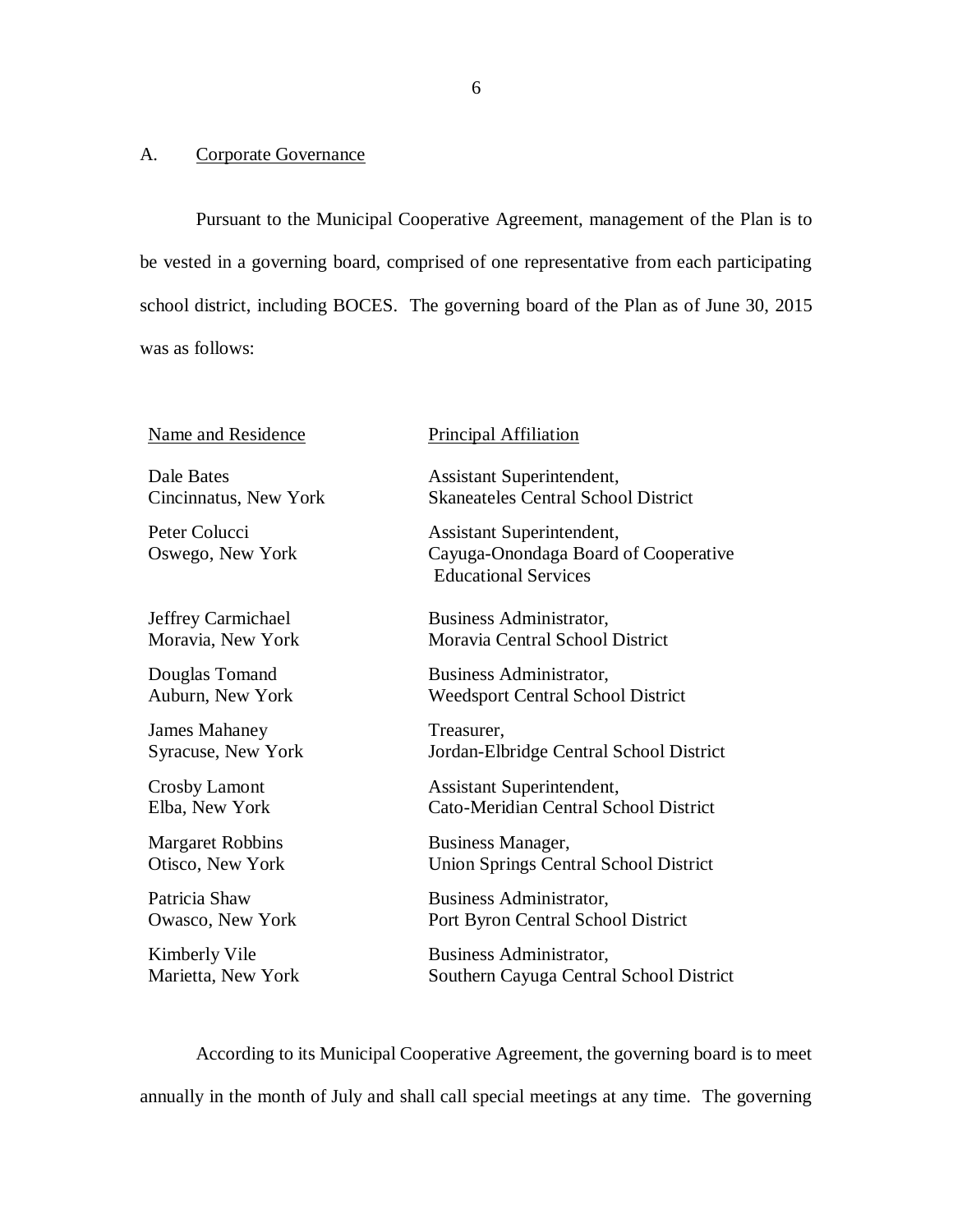board scheduled regular monthly meetings during the period under examination. The minutes of all meetings of the governing board were reviewed. All such meetings were well attended with all board members attending at least one-half of the meetings they were eligible to attend.

 A review of the Plan's corporate governance structure revealed that the governing board did not adopt written procedures that would allow the board to obtain a certification, annually, from either an internal auditor or independent CPA that the responsible officers have implemented the procedures adopted by the board, and from the Plan's general counsel, a statement that the Plan's current claims adjudication procedures, including those set forth in the current claims manual, are in accordance with applicable statutes, rules and regulations. regulations.<br>It is recommended that, as a prudent business practice, the board adopt written

 procedures that would require the board to obtain annual certification, either from its internal auditor, the Plan's independent CPA firm or the Plan's general counsel, to the effect that the Plan's responsible officers have implemented procedures adopted by the board and that the Plan's current claims adjudication procedures, including those set forth in current claims manuals, are in accordance with applicable statutes, rules and regulations.

A similar recommendation was made in the prior report on examination.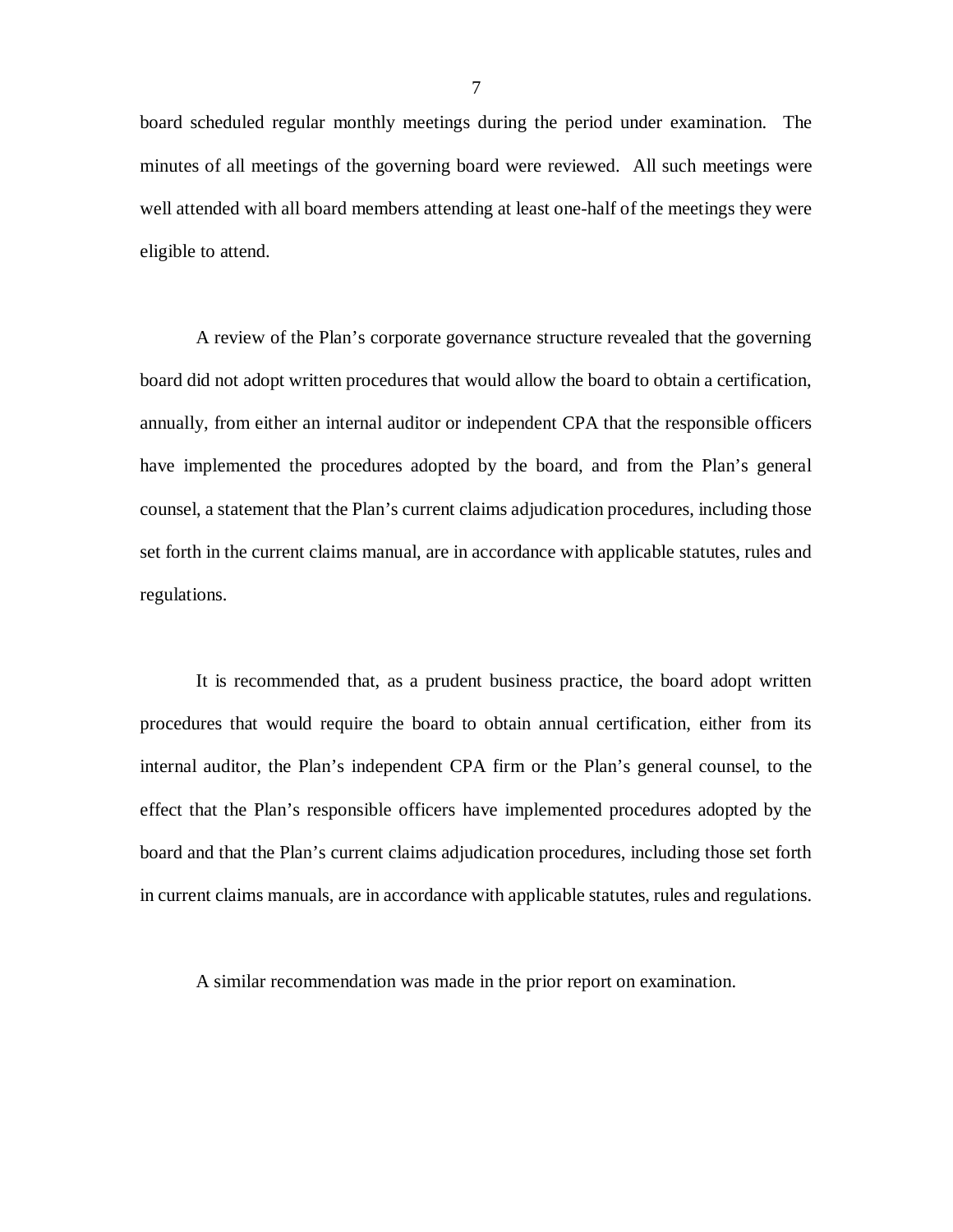Also, as part of the corporate governance structure, the Plan's responsibilities include overseeing management's handling of the claims adjudication process relative to outside parties who, pursuant to an agreement with the Plan, perform claims adjudication procedures.

procedures.<br>It is recommended that, as a prudent business practice, the Plan's board of governors obtain annual certifications from its third-party claims administrators that claims are being processed in accordance with the plan document and applicable statutes, rules and regulations. and regulations.<br>A similar recommendation was made in the prior report on examination.

The principal officers of the Plan as of June 30, 2015 were as follows:

**<u>S</u>** Title

Peter Colucci Dale Bates Debra Beyor Treasurer Evelyn Waterman Secretary

Chairperson and Chief Financial Officer Vice Chairperson

 The board of governors have designated Mathew Fletcher as the Attorney-in-Fact and custodian for all Plan reports, records, and statements.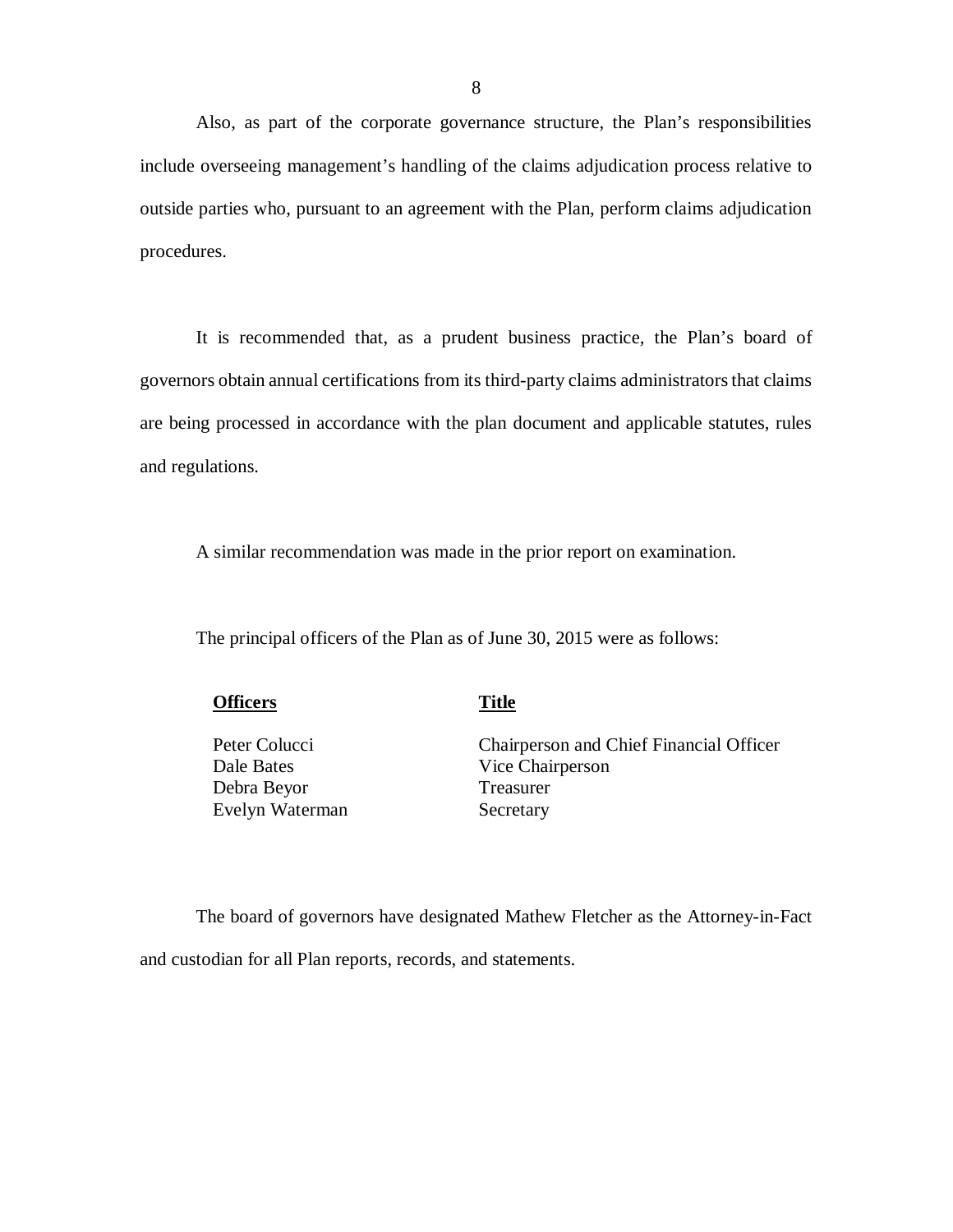## <span id="page-10-0"></span>B. Territory and Plan of Operation

 The Plan provides health benefits to Plan members in Cayuga and Onondaga counties within New York State. The Plan had annual written premiums of \$23,046,303 for the fiscal year ending June 30, 2015. The Plan's enrollment as of June 30, 2015 was 2,396 members. There was no significant change in membership during or subsequent to the examination period. The Plan's participating school districts remained the same throughout the examination period.

#### Internal Controls

 A review of the Plan's service contract with Cuddy and Ward, LLP, the Plan's Certified Public Accounting ("CPA") firm, indicated that such CPA firm was not responsible for rendering an opinion on the Plan's internal control systems.

Article 8 of the Plan's Municipal Cooperation Agreement states in part:

 "The following reports are to be prepared and furnished to the Board, to participating school districts and BOCES, to unions which are the exclusive collective bargaining representatives of employees covered by the Plan, and to the Superintendent of the Department of Insurance:

 a. annually, not later than one hundred and twenty days after the close of the Plan's fiscal year, a report showing the financial condition and affairs of the Plan, in such form and providing such other information as the Superintendent may prescribe, together with an audit, and opinions thereon, by an independent certified public accountant, of the financial condition, accounting procedures and internal control systems of the Plan (emphasis added)…"

Further, Section 4705(e)(1) of the New York Insurance Law states in part: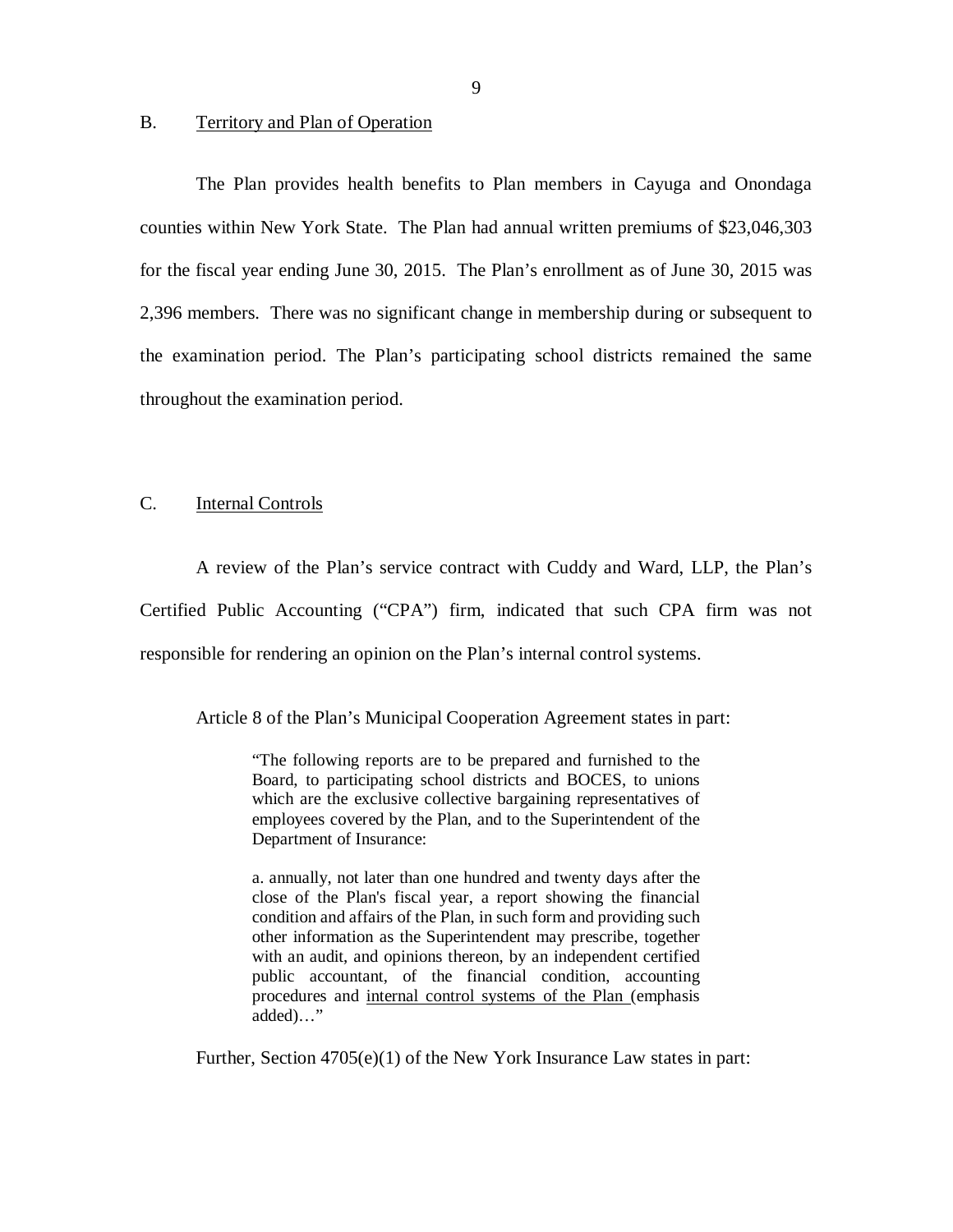<span id="page-11-0"></span> "(e) The municipal cooperation agreement shall provide for the following to be prepared and furnished to the governing board… and to the superintendent:

 (1) an annual audit, and opinions thereon, by an independent certified public accountant, of the financial condition, accounting procedures and internal control systems of the municipal cooperative health benefit plan (emphasis added)…"

 It is recommended that the Plan amend its contract with its CPA firm to include a review and rendering of an opinion of the Plan's internal control systems on an annual basis, in order to comply with the requirements of Section 4705(e)(1) of the New York Insurance Law and the Plan's municipal cooperation agreement.

A similar recommendation was made in the prior report on examination.

## D. Stop-Loss Coverage

Section 4707(a)(2) of the New York Insurance Law states:

 "(a) The governing board of the municipal cooperative health benefit plan shall obtain and maintain on the behalf of the plan a stop-loss insurance policy or policies providing …

 (2) specific stop loss coverage with specific retention amount or attachment point not greater than four percent of the amount certified by a qualified actuary to represent the plan's expected claims for the current fiscal year."

 As required by Section 4707 of the New York Insurance Law, the Plan maintains both aggregate stop-loss coverage and specific stop-loss coverage with an insurer authorized in New York. The following is a summary of the Plan's stop-loss program as of June 30, 2015: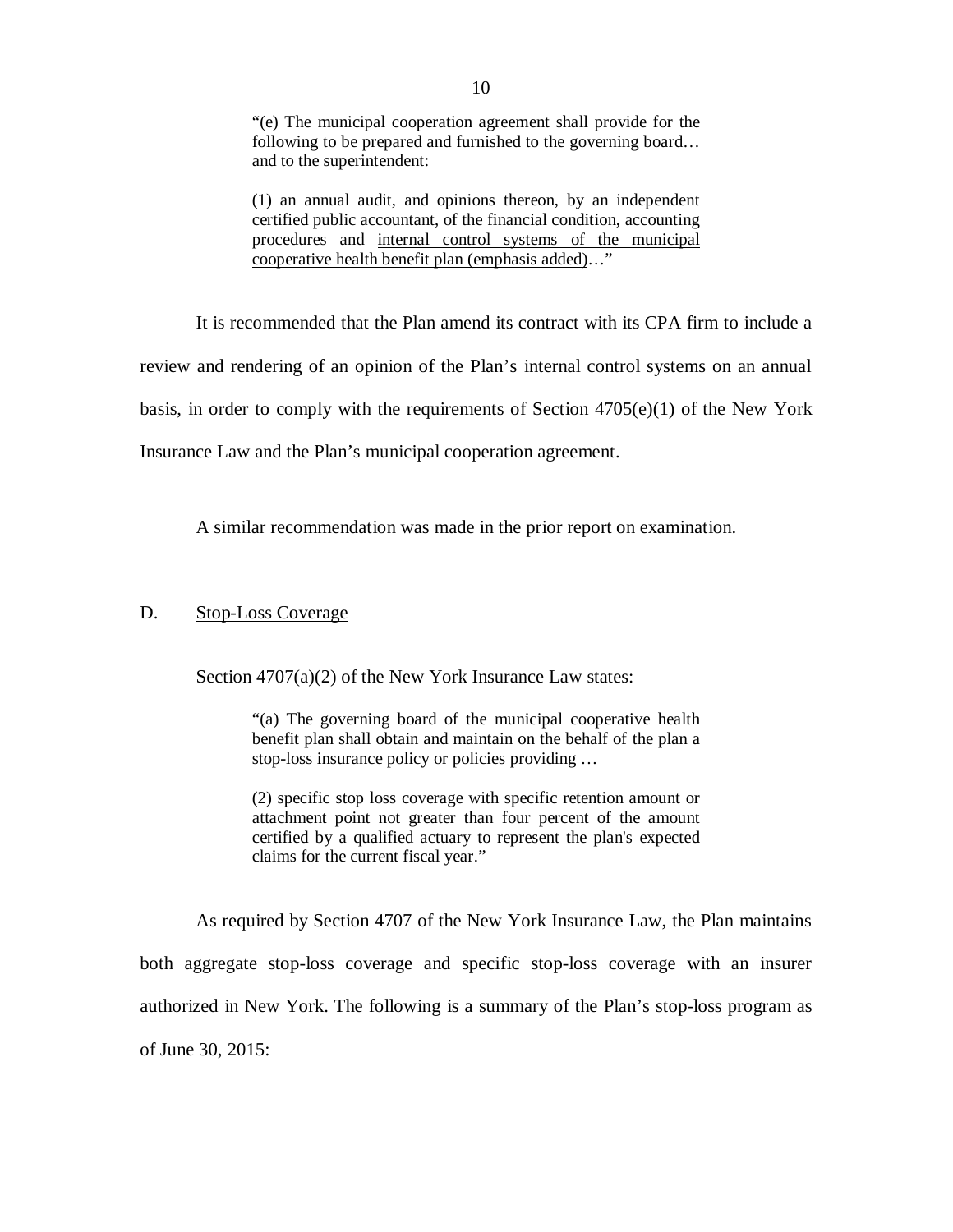| <u>Type</u>                | Limits                                                                                                        |
|----------------------------|---------------------------------------------------------------------------------------------------------------|
| Excess-of-loss (one layer) | 100% of \$1,000,000 excess of \$350,000 per<br>member, per contract year                                      |
| Aggregate excess-of-loss   | \$1,000,000 excess of annual aggregate<br>attachment point (\$30,227,377), for the<br>current contract period |

11

The stop-loss agreement in effect at June 30, 2015, included the wording prescribed

by Section 1308(a)(2)(A)(i) of the New York Insurance Law.

## E. Administrative Services Agreements

 The Plan entered into contractual agreements with the following vendors that provided various administrative services to the Plan:

## 1. Lifetime Benefits Solution, Inc. ("LBS")

 LBS processes the Plan's claims. According to its agreement with the Plan, LBS is to ensure accurate and prompt payment of claims, meet with the Plan's board of governors as deemed necessary to conduct the business of the Plan, provide mandated reports and documentation to regulators and others as required, keep the Plan's participants informed of benefit issues, assist in the review and revision of plan benefit structure and design, provide a computerized on-line system for developing and maintaining comprehensive employee benefit records, provide third-party claims processing services relative to the payment of claims and provide the Plan with access to its provider network.

Section  $2101(g)(1)$  of the New York Insurance Law states in part:

 "(g) In this article "adjuster" means any "independent adjuster" as defined below:

 (1) the term "independent adjuster" means any person, firm, association or corporation who, or which, for money, commission or any other thing of value, acts in this state on behalf of an insurer in the work of investigating and adjusting claims arising under insurance contracts issued by such insurer as are incidental to such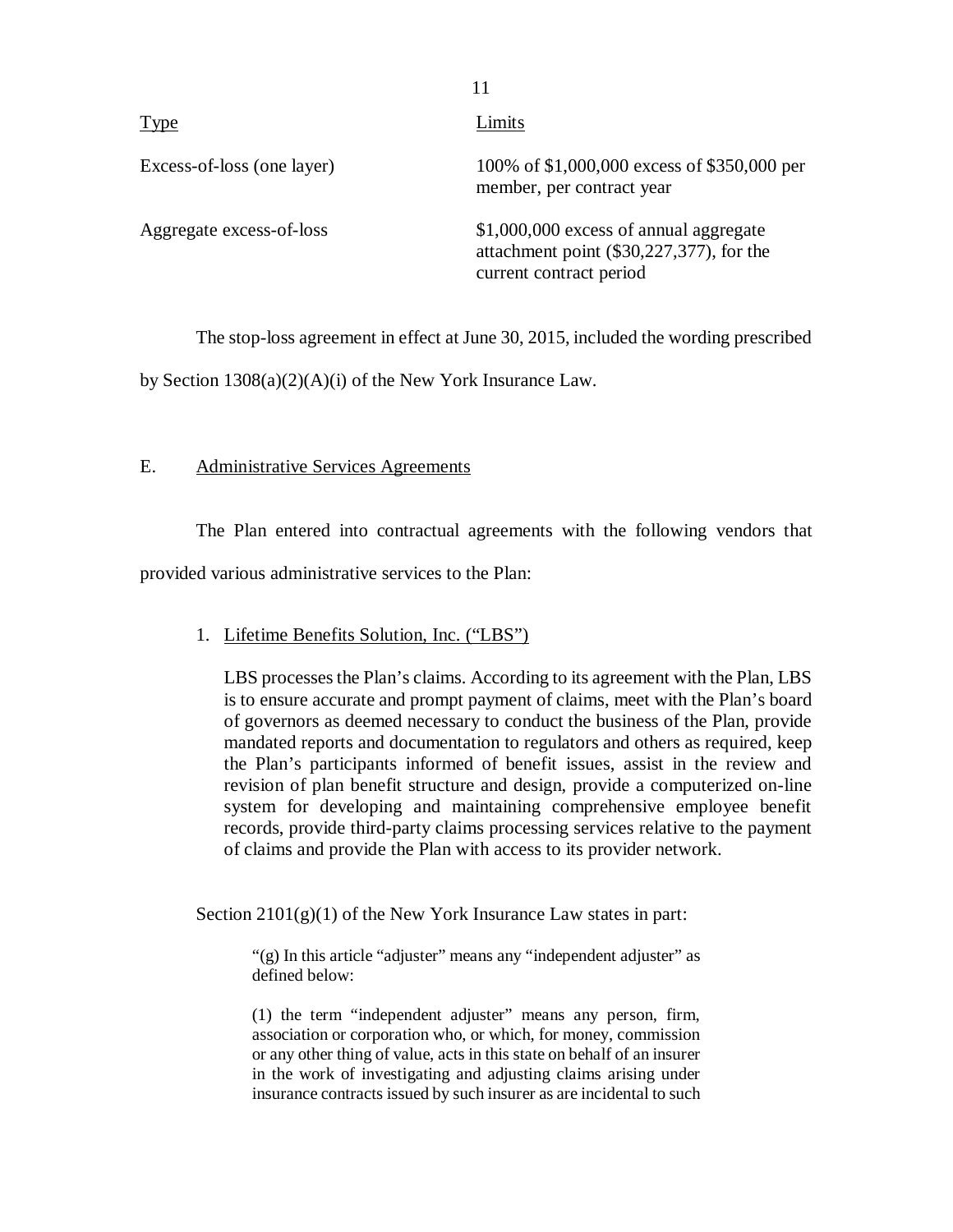claims and also includes any person who for compensation or anything of value investigates and adjusts claims on behalf of any independent adjuster…"

Section  $2102(a)(1)$  of the New York Insurance Law states in part:

 "(a)(1) No person, firm, association or corporation shall act as an insurance adjuster in this state without having authority to do so by virtue of a license issued and in force pursuant to the provisions of this chapter."

Section 2108(a)(3) of the New York Insurance Law states in part:

 "(a)(3) No adjuster shall act on behalf of an insurer unless licensed as an independent adjuster…"

 A review of the claims adjudication process by the examiner revealed that neither LBS nor any of its employees assigned to process the Plan's claims possessed a New York claims adjuster license, while acting in its capacity for the Plan. This is a violation of Sections  $2102(a)(1)$  and  $2108(a)(3)$  of the New York Insurance Law.

 It is recommended that the Plan contract with a claims adjustment firm that is licensed in accordance with Sections 2102(a)(1) and 2108(a)(3) of the New York Insurance Law, and that the employees of such contracted claim adjustment firm who perform claim adjusting services in New York (on behalf of the Plan) be licensed as independent claims adjusters in accordance with such Sections of the New York Insurance Law.

2. Corporate Care Management ("Corporate Care")

 Corporate Care provides utilization review services to the Plan and its members in accordance with the Plan's utilization review program. Such services include: prospective case identification services (including pre-certification services), case management services, high cost claim reviews and retrospective claim reviews (including reviews of appeals).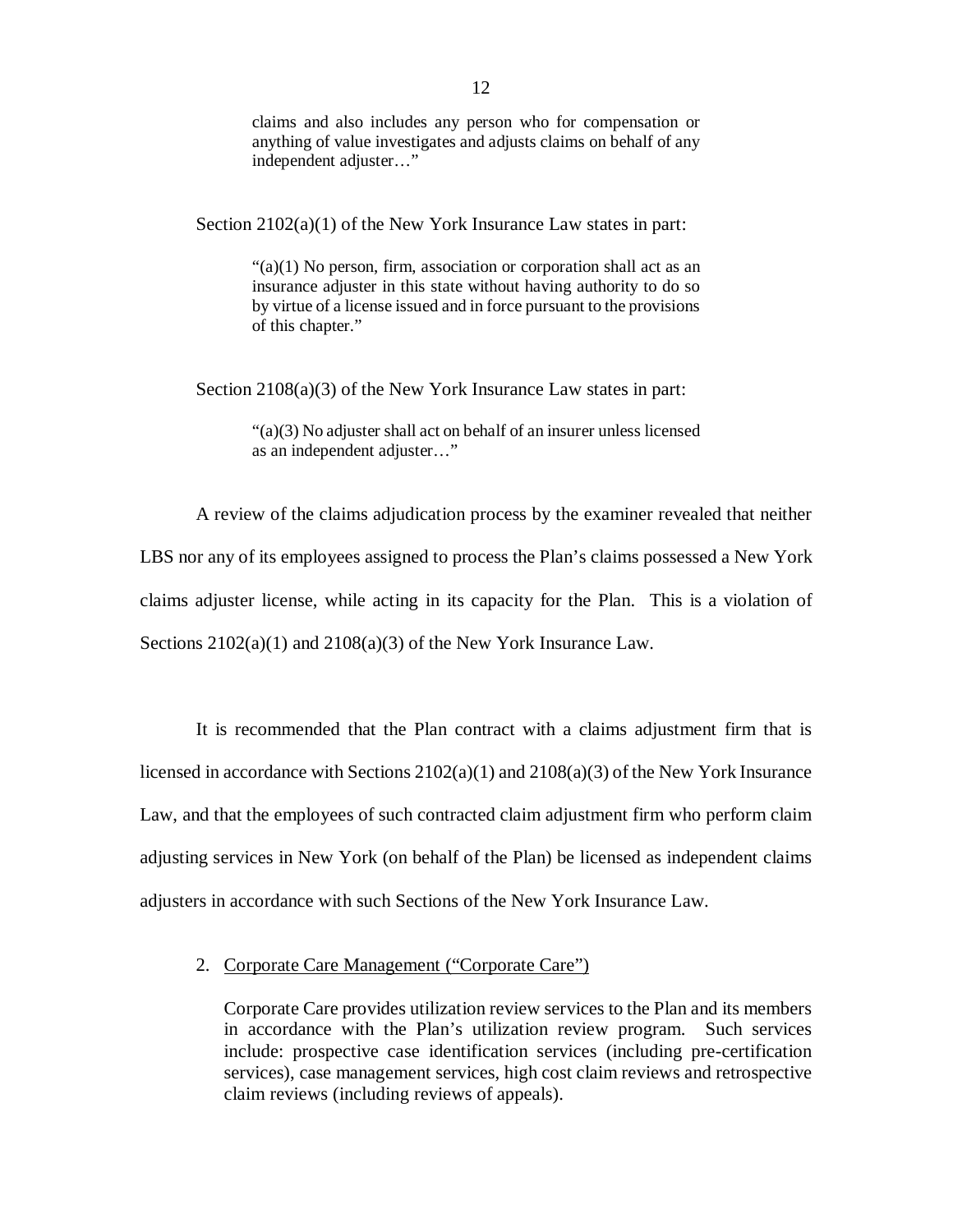<span id="page-14-0"></span>3. Beech Street Corporation

 Beech Street Corporation arranges for the provision of health care services from selected health care providers. In this regard LBS purchases access to the Beech Street Corporation health care networks on behalf of the Plan.

4. Express Scripts ("ESI")

 ESI provides on-line claims processing services for covered drugs dispensed by participating pharmacies, mail service pharmacies, or CuraScript (specialty drugs).

## 5. Cuddy & Ward, LLP

Cuddy & Ward, LLP audits the financial statements of the Plan.

## F. Accounts and Records

1. Pharmaceutical rebates receivable

Paragraph 24 of Statements of Statutory Accounting Principles ("SSAP") No. 84

of the *NAIC Accounting Practices and Procedures Manual states:* 

 "(24) the financial statements shall disclose the method used by reporting entity to estimate pharmaceutical rebate receivables. Furthermore, for the most recent three years and for each quarter therein, the reporting entity shall also disclose the following: a.) the estimated balance of pharmacy rebate receivable as reported on the financial statements; b.) Pharmacy rebates as invoiced or confirmed in writing; and c.) Pharmacy rebates collected."

The Plan did not comply with Paragraph 24 of SSAP No. 84 of the *NAIC* 

*Accounting Practices and Procedures Manual* when it failed to disclose in its annual

statements, the method used to estimate its reported pharmaceutical rebate receivables.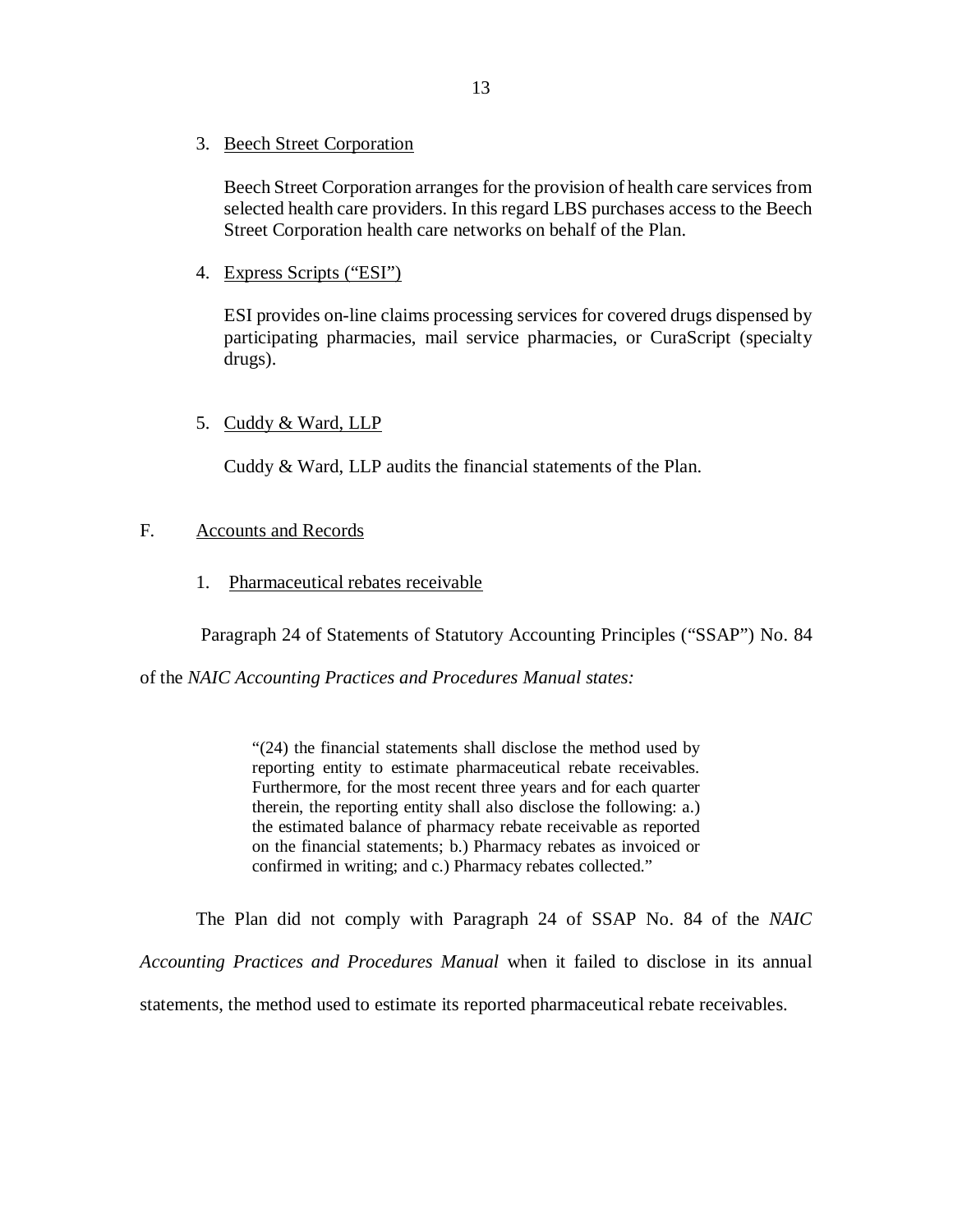It is recommended that the Plan comply with Paragraph 24 of SSAP No. 84 of the *NAIC Accounting Practices and Procedures Manual* by disclosing within its annual statements the method used to estimate its reported pharmaceutical rebate receivables.

A similar recommendation was made in the prior report on examination.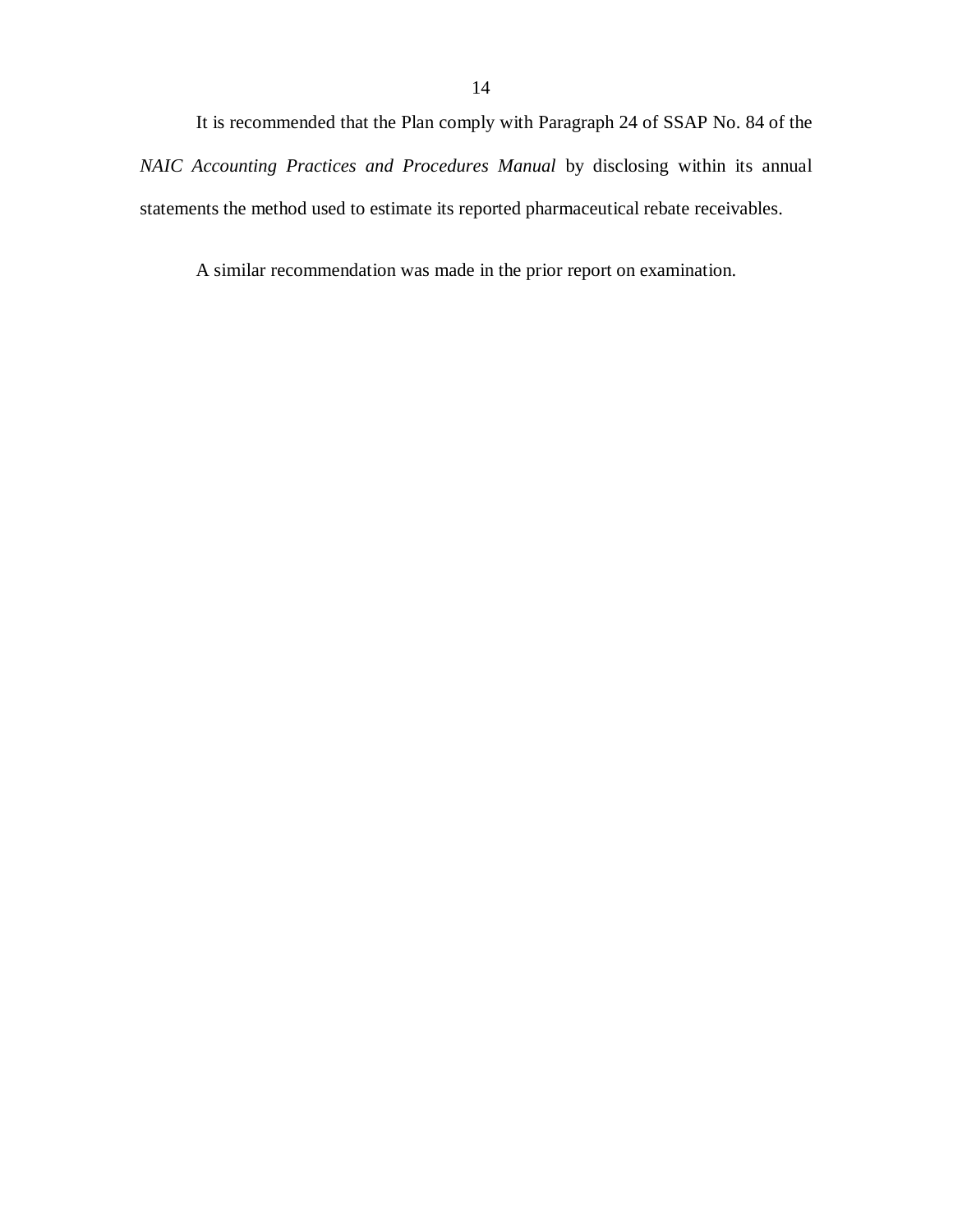#### **FINANCIAL STATEMENTS**

### <span id="page-16-0"></span>A. Balance Sheet

 The following statements show the assets, liabilities and surplus as of June 30, 2015, as contained in the Plan's 2015 filed annual statement, a condensed summary of operations, and a reconciliation of the surplus account for each of the years under examination. The examiner's review of a sample of transactions did not reveal any differences which materially affected the Plan's financial condition as presented in its financial statements contained in the June 30, 2015 filed annual statement.

 The firm of Cuddy and Ward, LLP ("C&W") was retained by the Plan to audit the Plan's combined statutory-basis statements of financial position as of December 31, 2011, and the related statutory-basis statements of operations and surplus for the year then ended.

 C&W concluded that the statutory financial statements presented fairly, in all material respects, the financial position of the Plan at the respective audit dates. Balances reported in these audited financial statements were reconciled to the corresponding years' annual statements with no discrepancies noted.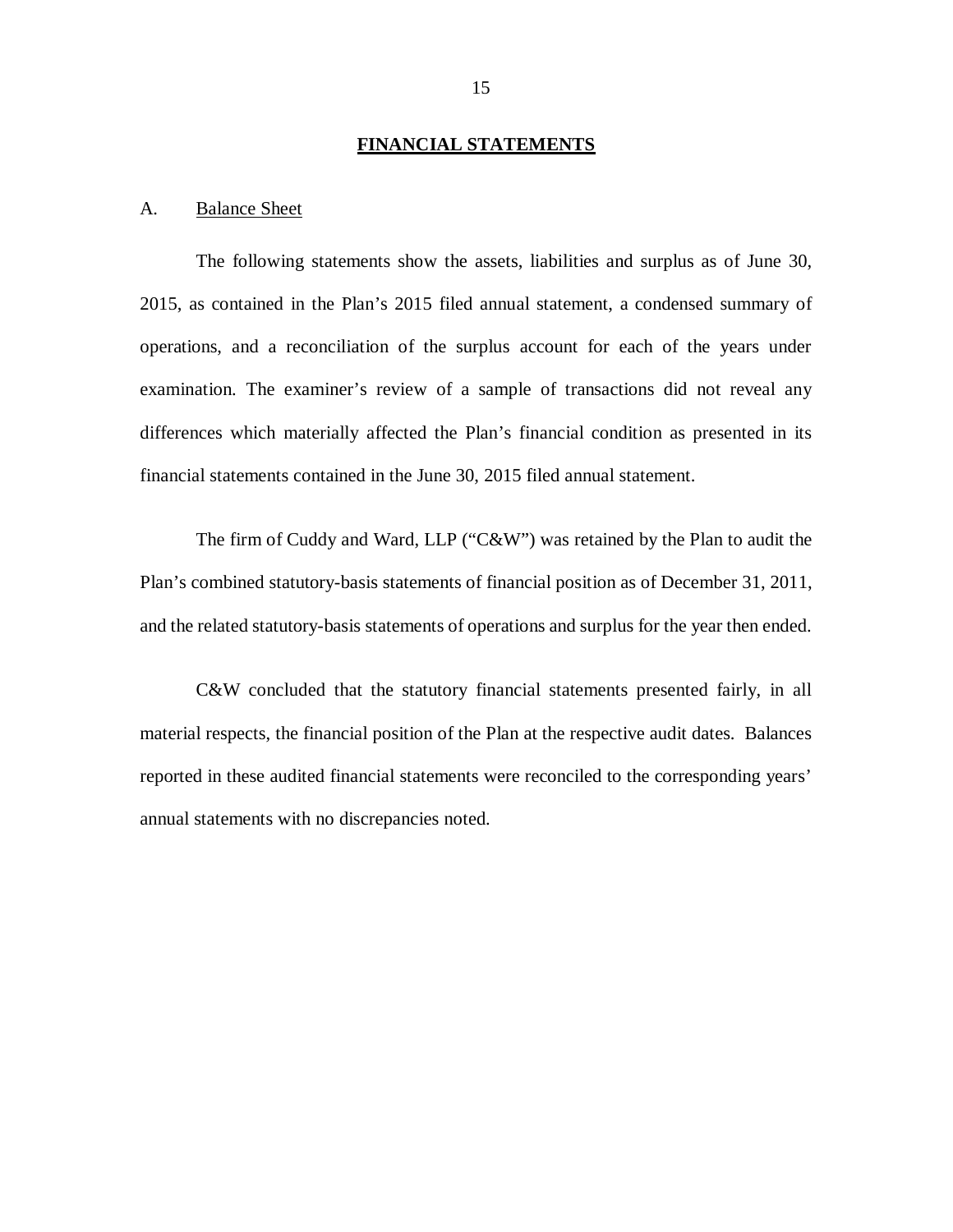| Assets                                                         |                           |
|----------------------------------------------------------------|---------------------------|
| Cash and cash equivalents                                      | \$27,330,347              |
| <b>Total assets</b>                                            | \$27,330,347              |
| Liabilities                                                    |                           |
| Claims Payable                                                 | \$<br>3,264,282           |
| <b>Total liabilities</b>                                       | \$3,264,282               |
| Net worth                                                      |                           |
| Unassigned funds (surplus)<br>Surplus per section $4706(a)(5)$ | \$22,826,735<br>1,239,330 |
| <b>Total Surplus</b>                                           | \$24,066,065              |
| Total liabilities and surplus                                  | <u>\$27,330,347</u>       |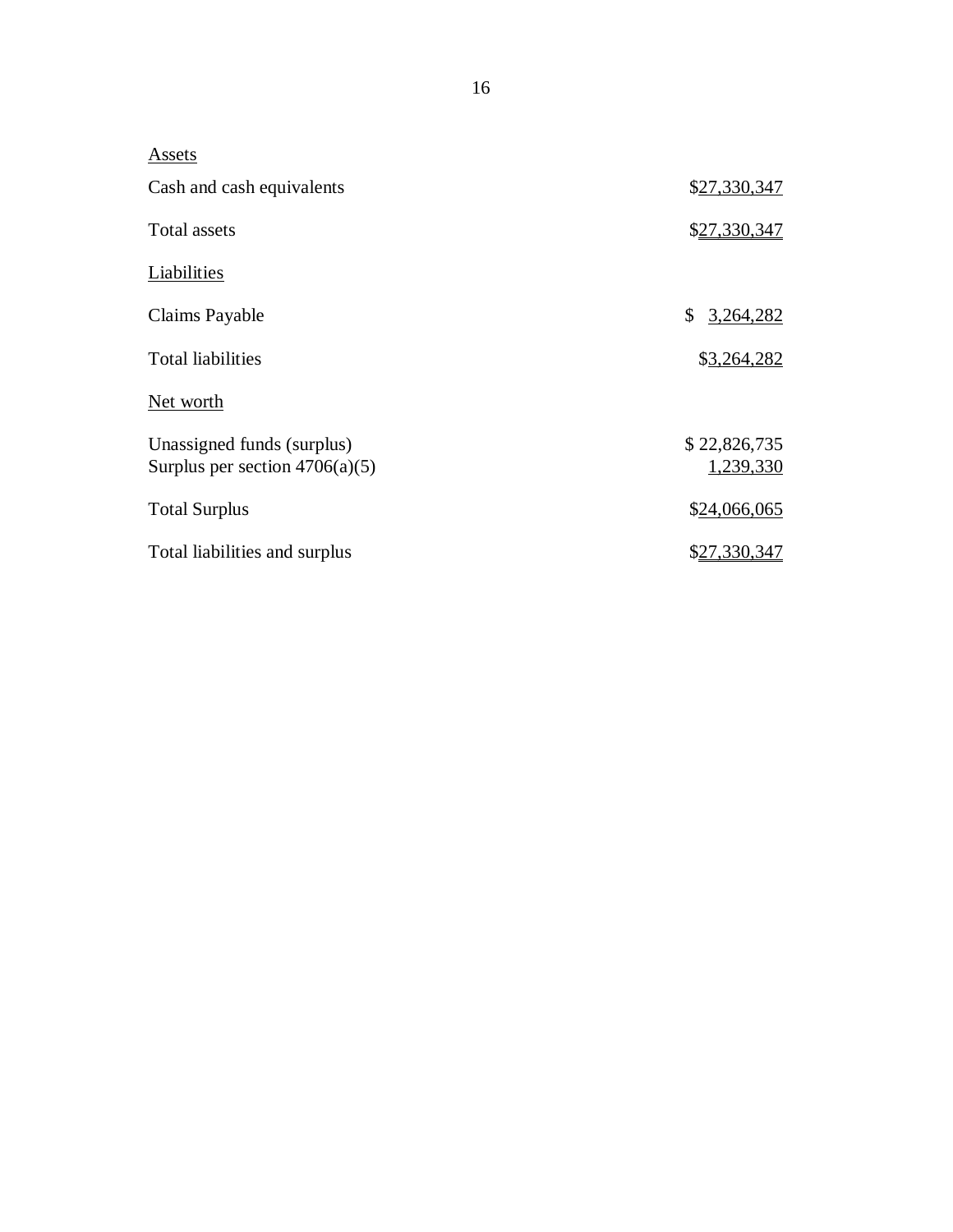#### <span id="page-18-0"></span> $B.$ Statement of Revenue and Expenses and Surplus

 Surplus increased \$12,880,875 during the five-year examination period, July 1, 2010 through June 30, 2015, detailed as follows:

## Revenue

| \$141,860,279 |                  |
|---------------|------------------|
| 164,861       |                  |
| 4,941,819     |                  |
|               |                  |
|               | \$146,966,959    |
|               |                  |
|               |                  |
|               |                  |
| \$110,560,096 |                  |
| 14,008,101    |                  |
| \$124,568,196 |                  |
| 1,008,281     |                  |
|               |                  |
| \$125,576,477 |                  |
| 4,994,760     |                  |
|               | 130,571,237      |
|               |                  |
|               | 16,395,722<br>\$ |
|               |                  |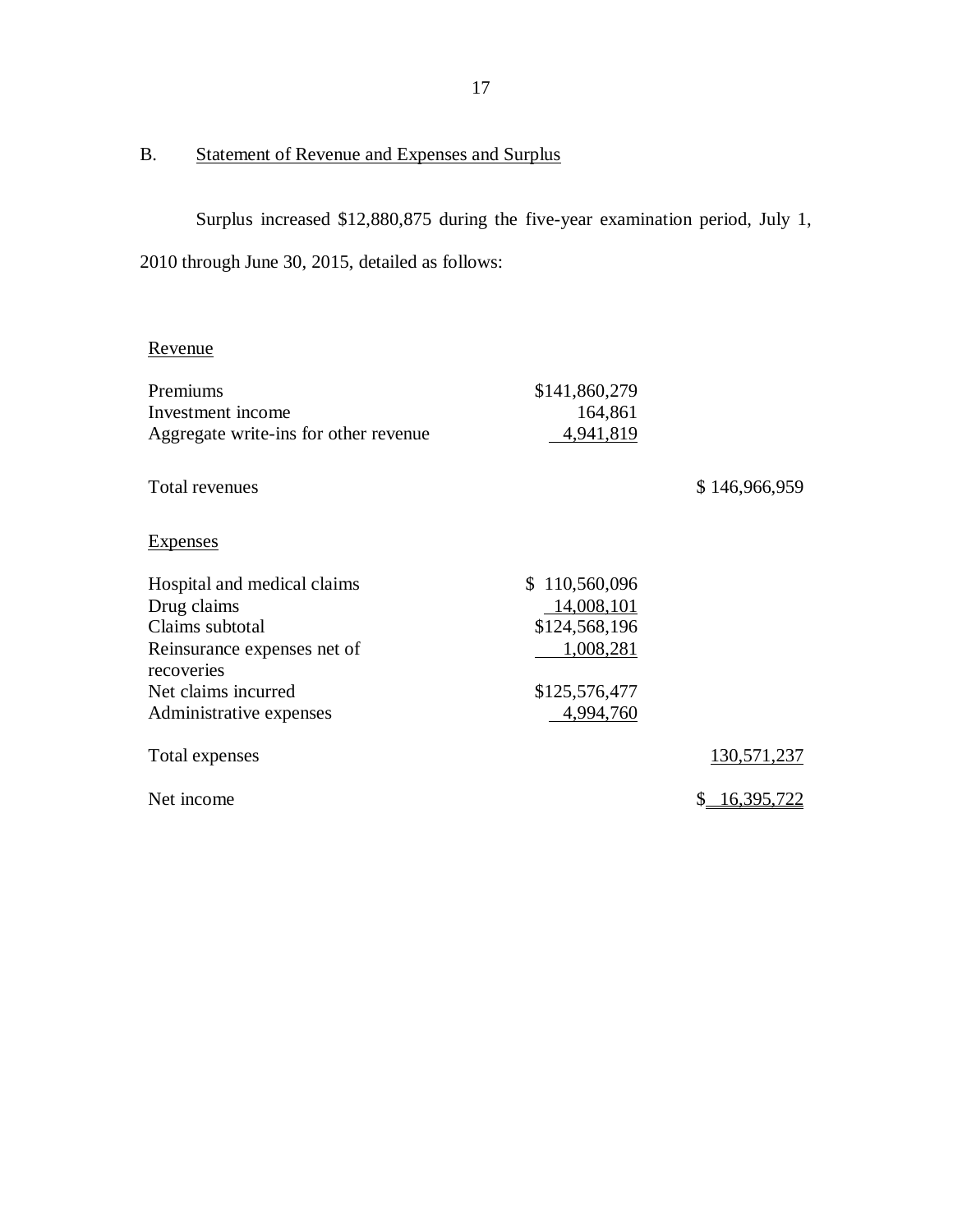| Surplus, per report on examination,<br>as of June 30, 2010 |                            |                             | \$11,185,192  |
|------------------------------------------------------------|----------------------------|-----------------------------|---------------|
|                                                            | Gains in<br><b>Surplus</b> | Losses in<br><b>Surplus</b> |               |
| Net income                                                 | \$16,395,722               |                             |               |
| Increase in contingency reserve                            | 33,684                     |                             |               |
| Aggregate write-ins for changes in                         |                            |                             |               |
| retained earnings                                          |                            | \$232,447                   |               |
| Aggregate write-ins for change in                          |                            |                             |               |
| other surplus items                                        |                            | 3,316,085                   |               |
| Net increase in surplus                                    |                            |                             | 12,880,875    |
| Surplus, per report on examination,<br>as of June 30, 2015 |                            |                             | *\$24,066,067 |
|                                                            |                            |                             |               |

\* Note: \$2 rounding error compared to reported surplus as of June 30, 2015.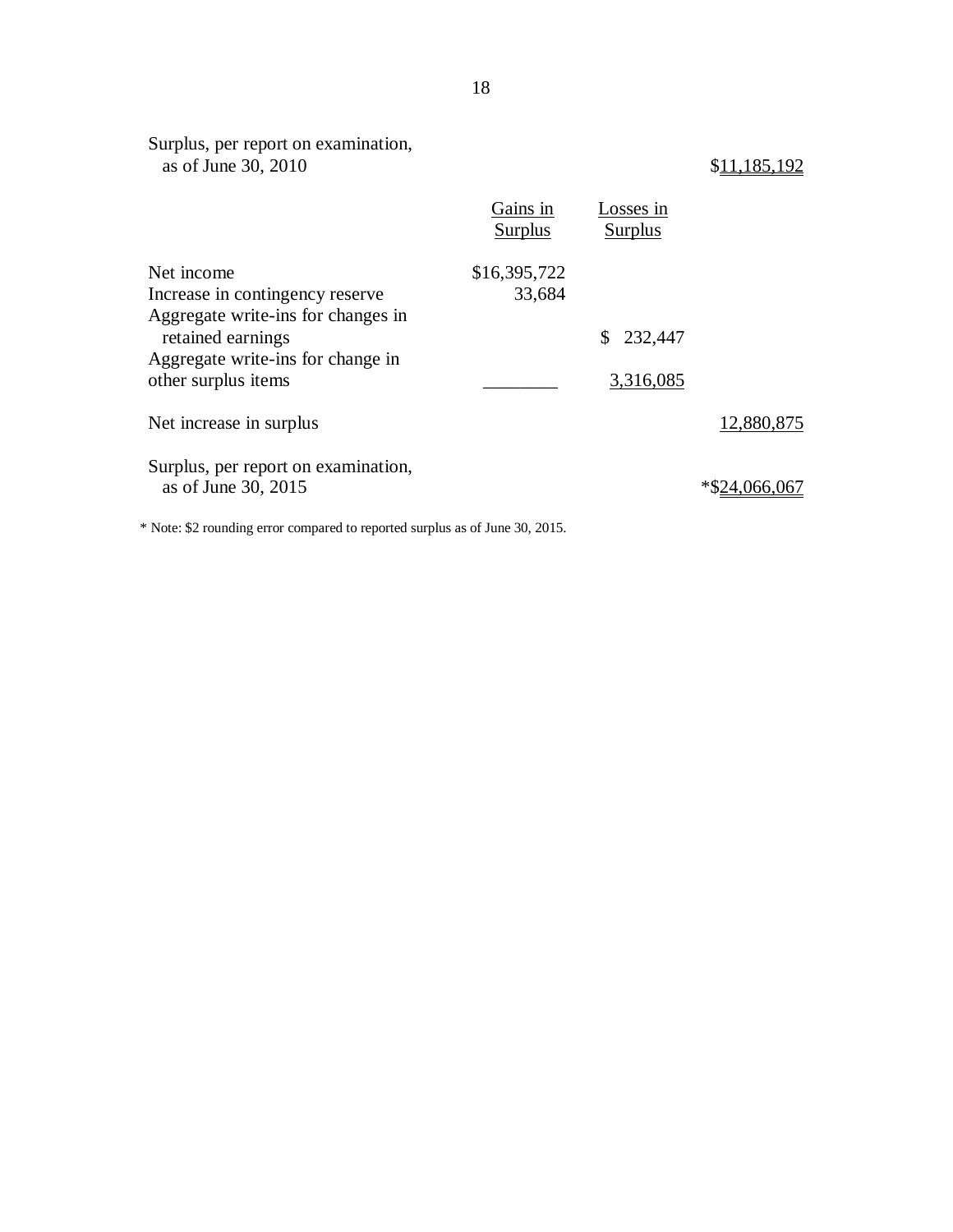## **4**. **CLAIMS PAYABLE**

<span id="page-20-0"></span> The Plan reported a liability for unpaid claims of \$ 3,264,282 within the Plan's June 30, 2015 filed annual statement.

 Section 4706(a)(1) requires a reserve for payment of claims and expenses that are (A) reported and not yet paid and (B) incurred but not yet reported. The amount of this reserve should not be less than a percentage approved by the Superintendent of Department of Financial Services DFS, of the expected incurred claims and expensed of the current plan year. The Plan has been approved by the Department of Financial Services, to estimate this reserve at 17% of expected incurred claims and expenses of the current plan year. The Plan's reported unpaid claims liability of \$3,264,282 represented approximately 15% of the Plan's total claims and expenses incurred as reported in its financial statement for fiscal year ending June 30, 2015. Thus, the Plan's reported unpaid claims liability for fiscal year ending June 30, 2015, was not in compliance with Section 4706(a)(1) of the New York State Insurance Law as approved by the Superintendent.

 It is recommended that the Plan comply with Section 4706(a)(1) of the New York Insurance Law by maintaining its estimated unpaid losses at 17% of expected incurred claims and expenses of the current plan year, as approved by the Superintendent.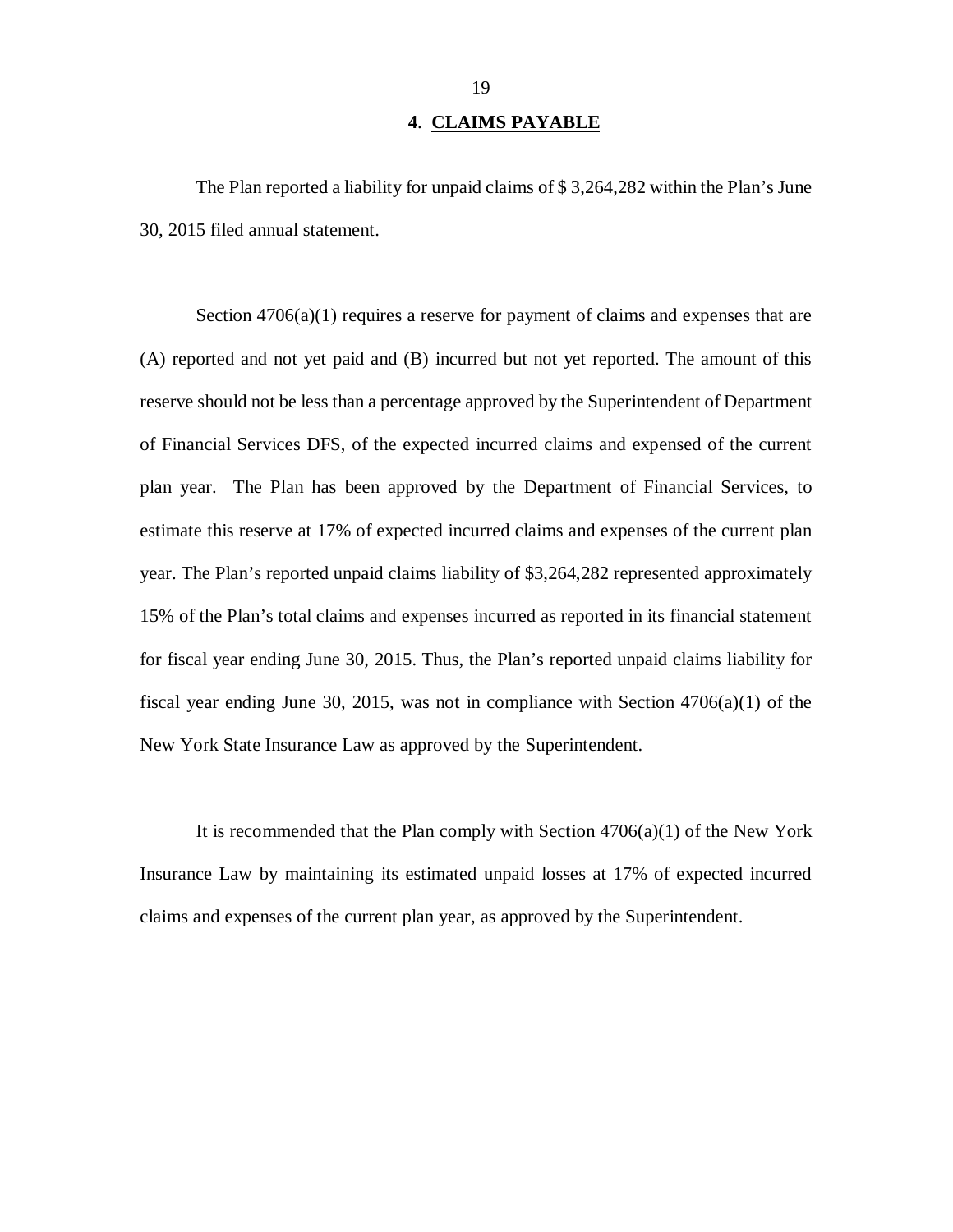## **5. MARKET CONDUCT ACTIVITIES**

<span id="page-21-0"></span> In the course of this examination, a review was made of the manner in which the Plan conducts its business practices and fulfills its contractual obligations to subscribers and claimants. The review was general in nature and is not to be construed to encompass the more precise scope of a market conduct examination.

The general review was directed at practices of the Plan in the following areas:

- A Claims processing
- B Policy forms / benefits
- C Utilization review
- D Underwriting and rating

#### $\mathbf{A}$ Claims Processing

## Prompt Pay Law

Section 3224-a(a) of the New York Insurance Law states:

 "Except in a case where the obligation of an insurer or an organization or corporation licensed or certified pursuant to article forty-three or forty- seven of this chapter or article forty-four of the public health law to pay a claim submitted by a policyholder or person covered under such policy ("covered person") or make a payment to a health care provider is not reasonable clear, or when there is a reasonable basis supported by specific information available for review by the superintendent that such claim or bill for health care services rendered was submitted fraudulently, such insurer or organization or corporation shall pay the claim to policyholder or covered person or make a payment to a health care provider within thirty days of receipt of a claim or bill for services rendered that is transmitted via the internet or electronic mail, or forty-five days of receipt of a claim or bill for services rendered that is submitted by other means, such as paper or facsimile".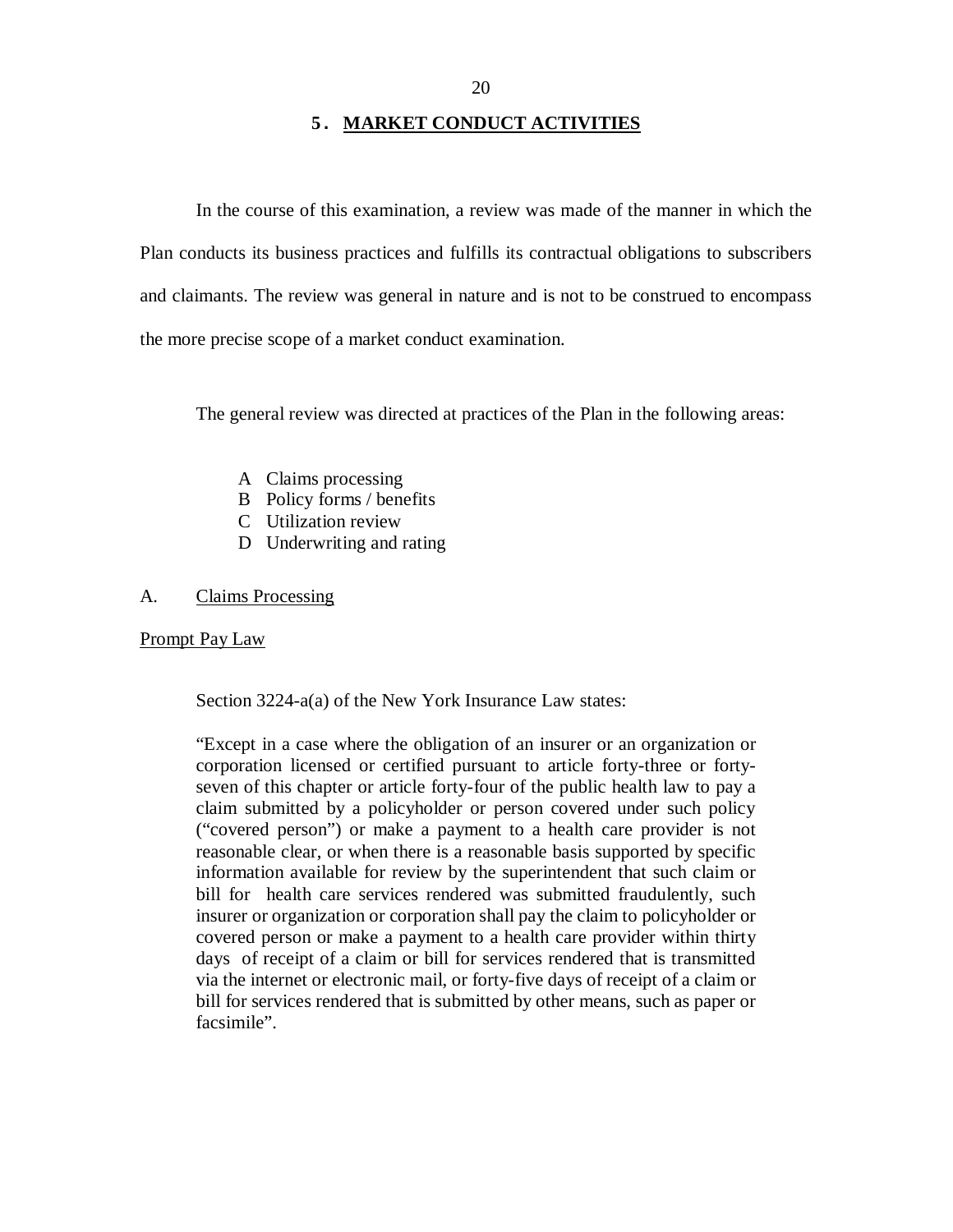A review to test for compliance with the requirements of Section 3224-a of the New York Insurance Law ("Prompt Pay Law"), was performed by using a statistical sampling methodology covering medical and hospital claims submitted to the Plan during the period July 1, 2014 through June 30, 2015.

 Potential violations of Section 3224-a(a) of the New York Insurance Law were reviewed through the isolation of all claims that took more than 30 days to deny a claim or request additional information regarding a claim. The result of the examiner's analysis revealed a population of 40,327 possible violations. A sample of 167 medical and hospital of only electronically submitted claims was extracted from the total claims population and reviewed. Of this sample, there were 133 confirmed violations.

 The review of the Plan's electronically submitted medical and hospital claims data for the period, July 1, 2014 through June 30, 2015 relative to compliance with Section 3224a(a) of the New York Insurance Law revealed the following:

 Potential violations of Section 3224a(a) of the New York Insurance Law were reviewed through the isolation of all electronically submitted medical and hospital claims that took more than 30 days to pay such claim or request additional information regarding such claim. The result of the examiner's analysis revealed a population of 22,385 possible violations. A sample of 167 claims was extracted from the population and reviewed. Of this sample, there were 133 confirmed violations.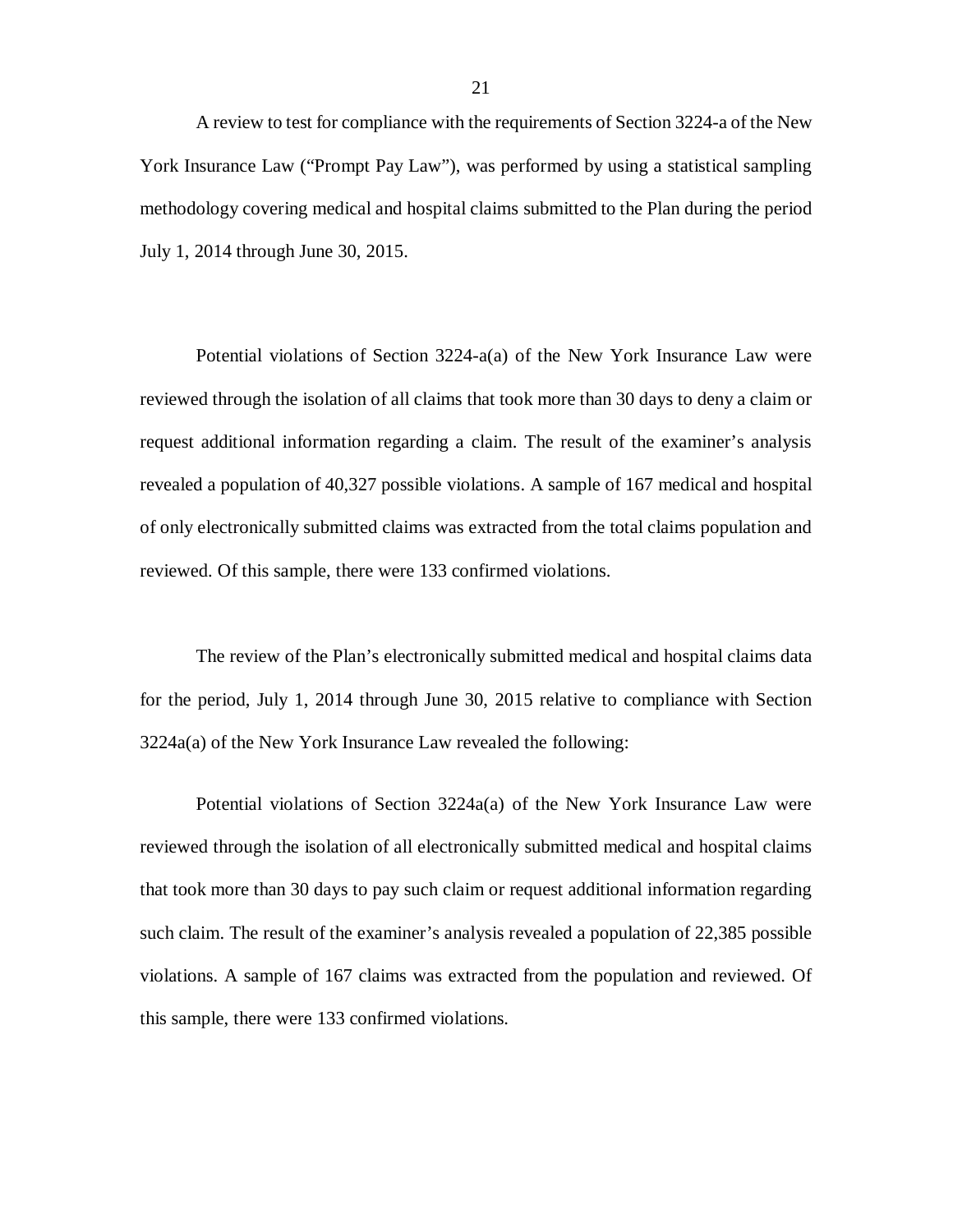The following chart illustrates the Plan's compliance with Section 3224-a(a) of the New York Insurance Law for electronically submitted medical and hospital paid claims as determined by this examination:

|  | Summary of Violations of Section 3224-a(a) of the New York Insurance Law |
|--|--------------------------------------------------------------------------|
|  |                                                                          |

| Total claim population                    | 308,500 |
|-------------------------------------------|---------|
| Population of claims adjudicated after 30 |         |
| days of receipt                           | 22,365  |
| Sample size                               | 167     |
| Number of claims with violations          | 133     |
| Calculated violation rate                 | 79.64%  |
| <b>Upper Violation Limit</b>              | 85.75%  |
| <b>Lower Violation Limit</b>              | 73.53%  |
| Calculated claims in violation            | 17,811  |
| Upper limit claims in violation           | 19,178  |
| Lower limit claims in violation           | 16,445  |

 Note: The lower and upper error limits represent the range of potential error (e.g., if 100 samples were selected, the rate of error would fall between these limits 95 times).

 The following chart illustrates the Plan's compliance with Section 3224-a(a) of the New York Insurance Law relative to non-electronic hospital and medical claims submissions, as determined by this examination:

| Total claim population                    | 308,500 |
|-------------------------------------------|---------|
| Population of claims adjudicated after 45 |         |
| days of receipt                           | 5,872   |
| Sample size                               | 167     |
| Number of claims with violations          | 35      |
| Calculated violation rate                 | 20.95%  |
| <b>Upper Violation Limit</b>              | 27.13%  |
| <b>Lower Violation Limit</b>              | 14.78%  |
| Calculated claims in violation            | 1,230   |
| Upper limit claims in violation           | 1,593   |
| Lower limit claims in violation           | 868     |

 Note: The lower and upper error limits represent the range of potential error (e.g., if 100 samples were selected, the rate of error would fall between these limits 95 times).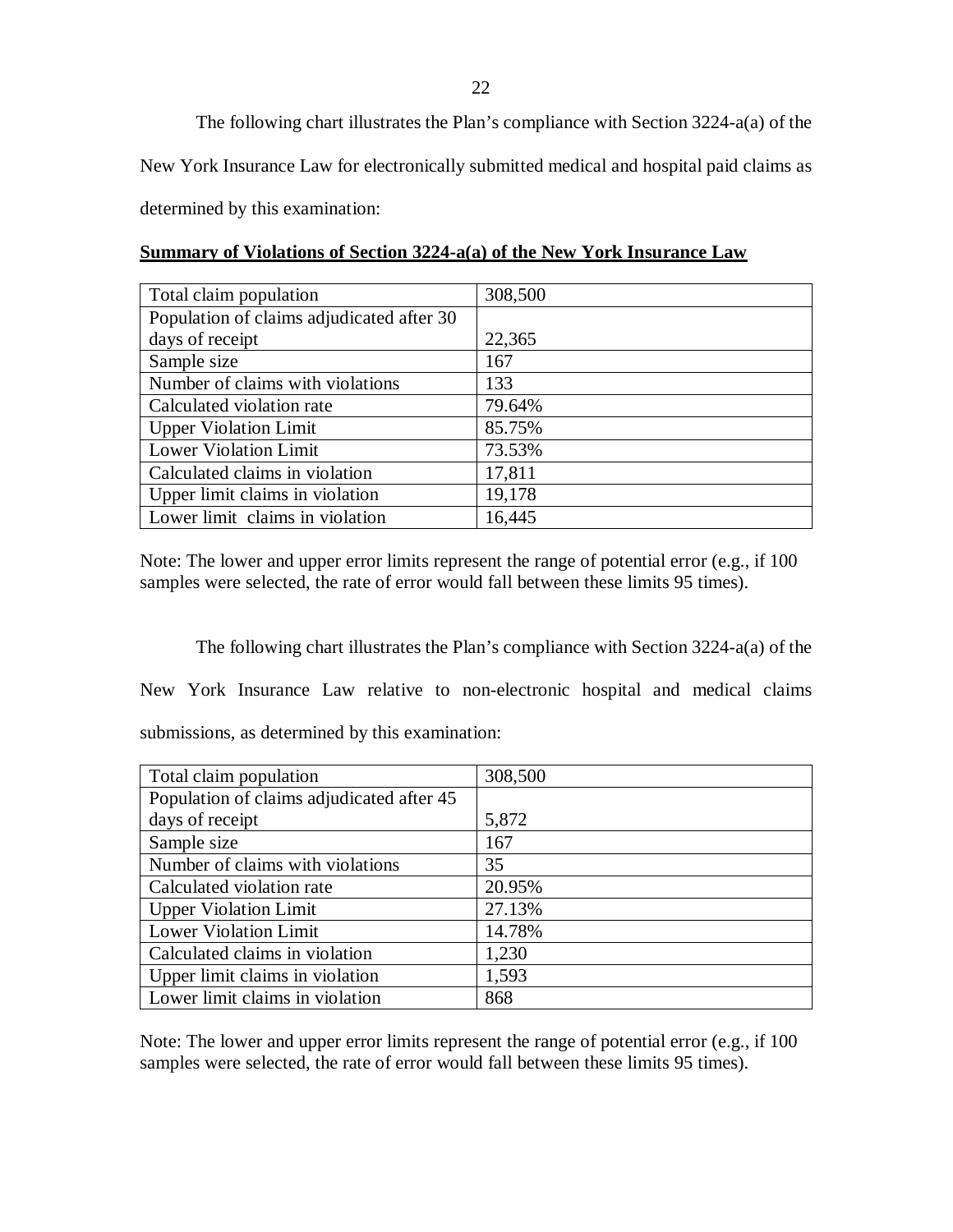It is recommended that the Plan comply with Section 3224-a(a) of the New York Insurance Law, by making payments to a policyholder or covered person or make payment to a health care provider within thirty (30) days of receipt of an electronic submitted claim or bill for services rendered that is transmitted via the internet or electronic mail and within forty-five (45) days of receipt of a claim or bill for services rendered that is submitted by paper or facsimile.

Section 3224-a(b) of the New York Insurance Law states in part:

 "(b) In a case where the obligation of an insurer or an organization or corporate or certified pursuant to article forty-three or forty-seven of this chapter or article forty-four of the public health law to pay a claim or make a payment for health care services rendered is not reasonably clear due to a good faith dispute regarding the eligibility of a person for coverage, the liability or another insurer or corporation or organization for all or part of the claim, the amount of the claim, the benefits covered under a contract or agreement, or the manner in which services were accessed or provided, an insurer or organization or corporation shall pay any undisputed portion of the claim in accordance with this subsection and notify the policyholder, covered person or health care provider in writing within thirty days of the receipt of the  $claim:$ "...

claim:"...<br>Violations of Section 3224-a(b) of the New York Insurance Law were determined through the isolation of all claims that took more than 30 days to deny or request additional information. The result of the examiner's analysis revealed a population of 20,159 possible violations. A sample of 167 claims was extracted from this population and reviewed. Of this sample, there were 64 confirmed violations.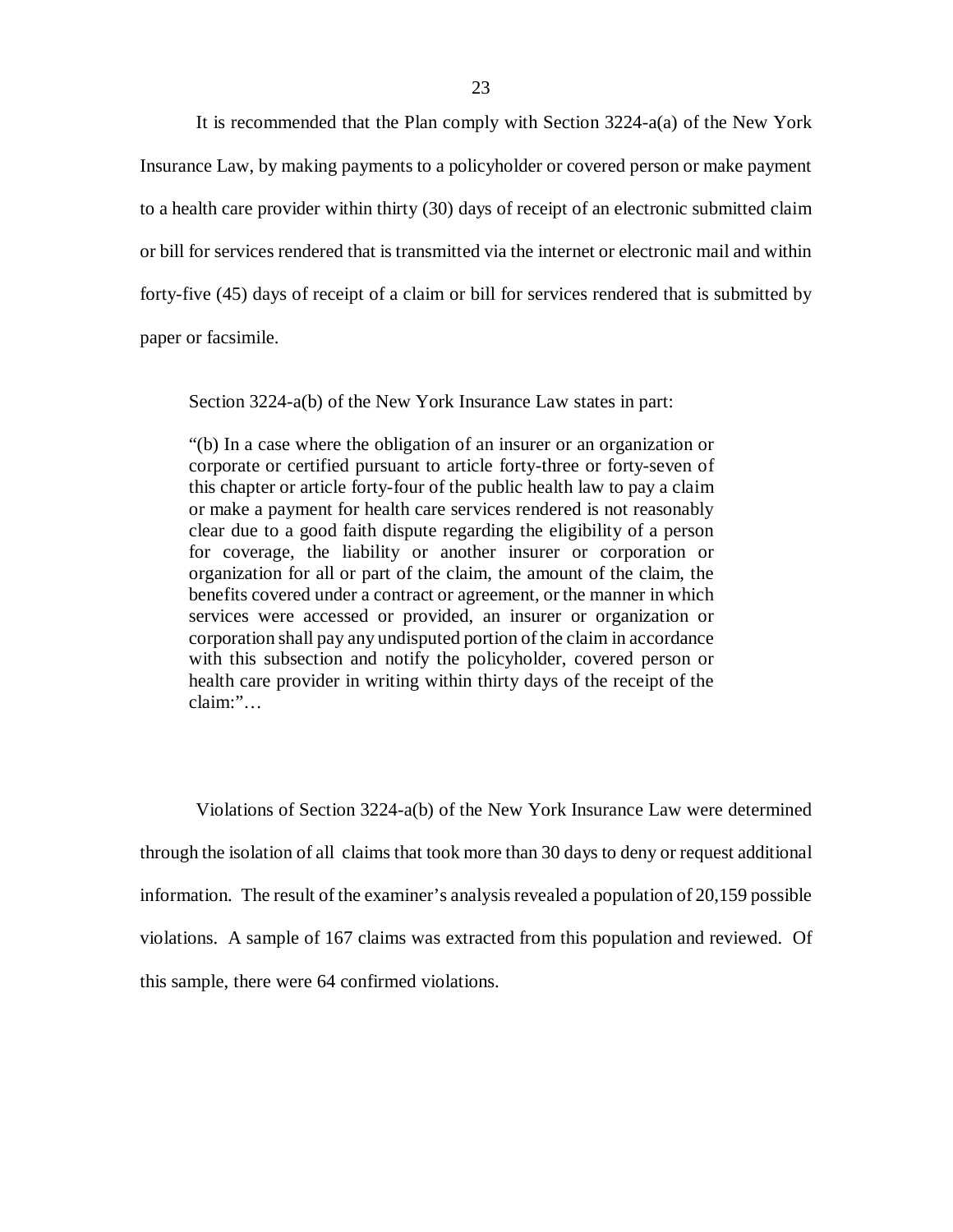| Total claim population                    | 308,500 |
|-------------------------------------------|---------|
| Population of claims adjudicated after 30 | 20,159  |
| days of receipt                           |         |
| Sample size                               | 167     |
| Number of claims with violations          | 135     |
| Calculated violation rate                 | 80.83%  |
| <b>Upper violation limit</b>              | 86.81%  |
| Lower violation limit                     | 74.87%  |
| Calculated claims in violation            | 16,295  |
| Upper limit claims in violation           | 17,500  |
| Lower limit claims in violation           | 15,093  |

 Note: The lower and upper claims error limits represent the range of potential error (e.g., if 100 samples were selected, the rate of error would fall between these limits 95 times).

 It is recommended that the Plan comply with Section 3224-a(b) of the New York Insurance Law, by making payment for any undisputed portion of the claim in accordance with this subsection and notify the policyholder, covered person or health care provider of denied or denied portions of claims in writing within thirty (30) days of the receipt of the claim.

#### $B<sub>1</sub>$ Policy Forms / Benefits

Insurance Regulation No. 95 (11 NYCRR 86.4) states in part:

 "(a) Except with respect to automobile insurance, all claims forms for insurance and all applications for commercial insurance and accident and health insurance provided to any person residing or located in this State in connection with insurance policies for issuance or issuance for delivery in this State shall contain the following statement: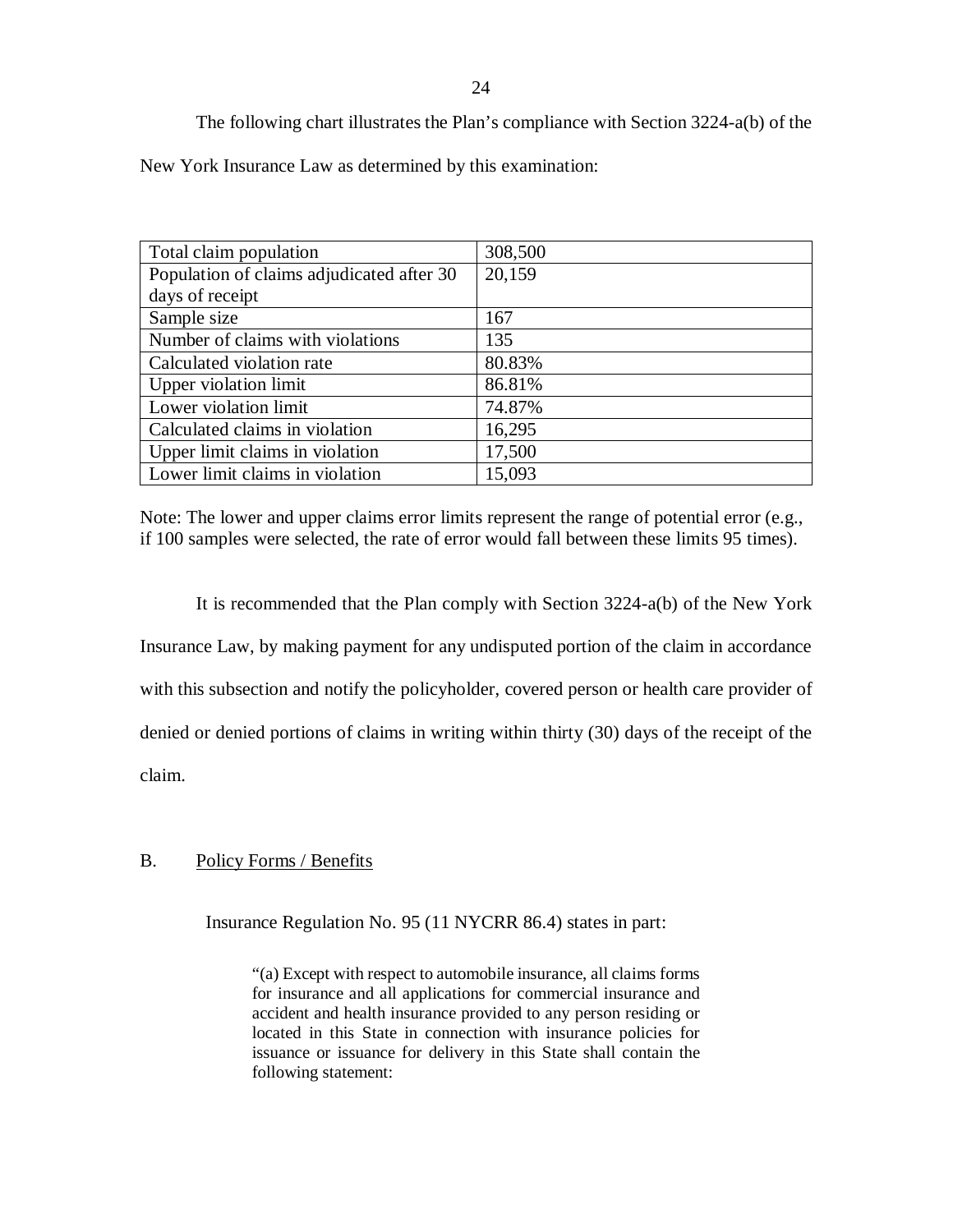"Any person who knowingly and with intent to defraud any insurance company or other person files an application for information, or conceals to the purpose of misleading information concerning any fact material thereto, commits a fraudulent insurance act, which is a crime, and shall also be subject to a civil penalty not to exceed five thousand dollars and the stated value of the claim for each such violation..." insurance or statement of claim containing any material false

 A review of the Plan's claims forms revealed that said forms did not contain the wording required by Insurance Regulation No. 95 (11 NYCRR 86.4).

 It is recommended that the Plan amend its claims forms to comply with the requirements of Insurance Regulation No. 95 (11NYCRR 86.4).

 A review of the Plan's Enrollment forms revealed that said forms did not contain the language required by Insurance Regulation No. 95 (11 NYCRR 86.4).

 It is recommended that the Plan amend its enrollment forms to comply with the requirements of Insurance Regulation No. 95 (11 NYCRR 86.4).

## C. Utilization Review (UR)

 Cayuga-Onondaga Area School Employee's Healthcare Plan contracted with Corporate Care Management, a third party administrator, as its utilization review agent.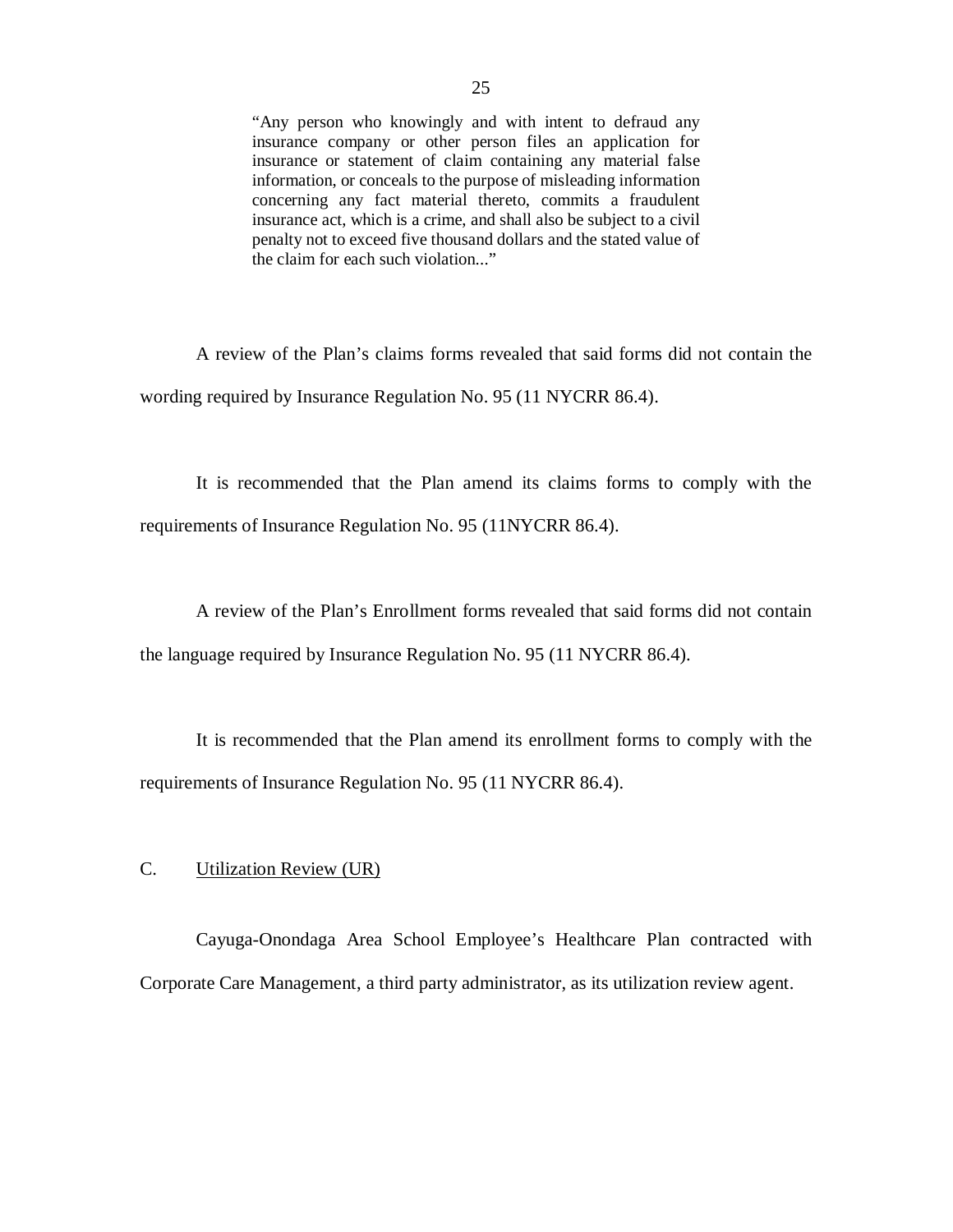Section 4904(c) of the New York Insurance Law states in part:

 "(c)…The utilization review agent must provide written acknowledgment of the filing of the appeal to the appealing party within fifteen days of such filing and shall make a determination with respect to the appeal within sixty days of receipt of necessary information to conduct the appeal …"

 Corporate Care failed to provide written acknowledgment of the filing of the appeal to three members within fifteen (15) days of such filing.

 It is recommended that the Plan ensure that Corporate Care Management provides written acknowledgment of the filing of the appeal to the appealing party within fifteen (15) days of such filing, in accordance with Section 4904(c) of the New York Insurance Law.

Law. Corporate Care Management also failed to make a UR determination within sixty

(60) days of receipt of necessary information for two (2) members who filed appeals.

 It is recommended that the Plan ensure that Corporate Care Management make an appeal determination within sixty days (60) of receipt of necessary information to conduct the appeal, in accordance with Section 4904(c) of the New York Insurance Law.

Section 4904(c)(2) of the New York Insurance Law states in part:

"The notice of the appeal determination shall include…

 "a notice of the insured's right to an external appeal together with a description, jointly promulgated by the superintendent and the commissioner of health as required pursuant to subsection (e) of section four thousand nine hundred fourteen of the external appeal process established pursuant to title two of this article and the time frames for such external appeals".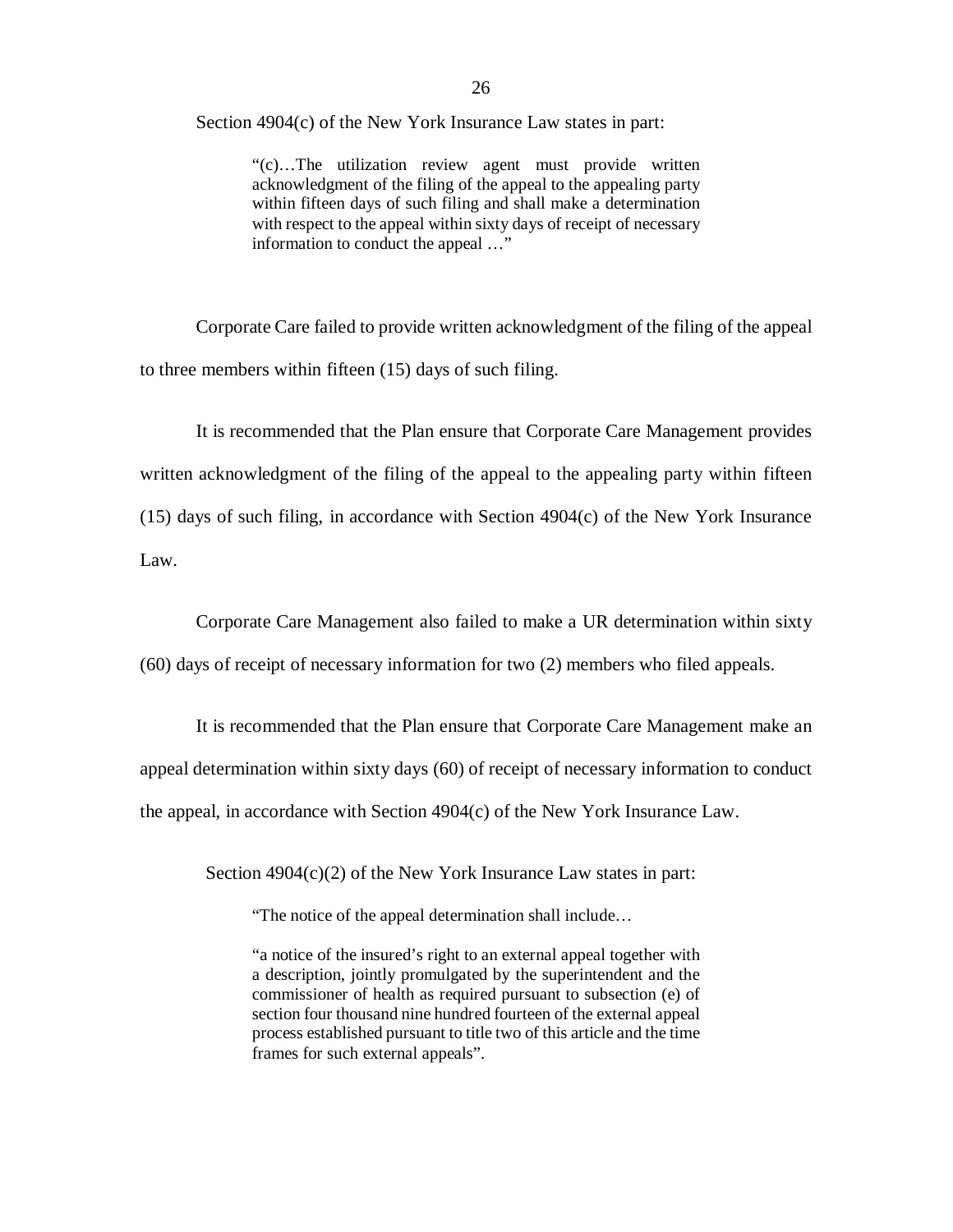Corporate Care Management failed to include a notice to the Plan's insureds of the insured's right to an external appeal together with a description, jointly promulgated by the superintendent and the commissioner of health within its notices of appeal determinations as required pursuant to Section 4904(c)(2) of the New York Insurance Law.

 It is recommended that the Plan ensure that Corporate Care Management include a notice of the insured's right to an external appeal together with a description, jointly promulgated by the superintendent and the commissioner of health within its notices of appeal determinations as required pursuant to Section 4904(c)(2) of the New York Insurance Law.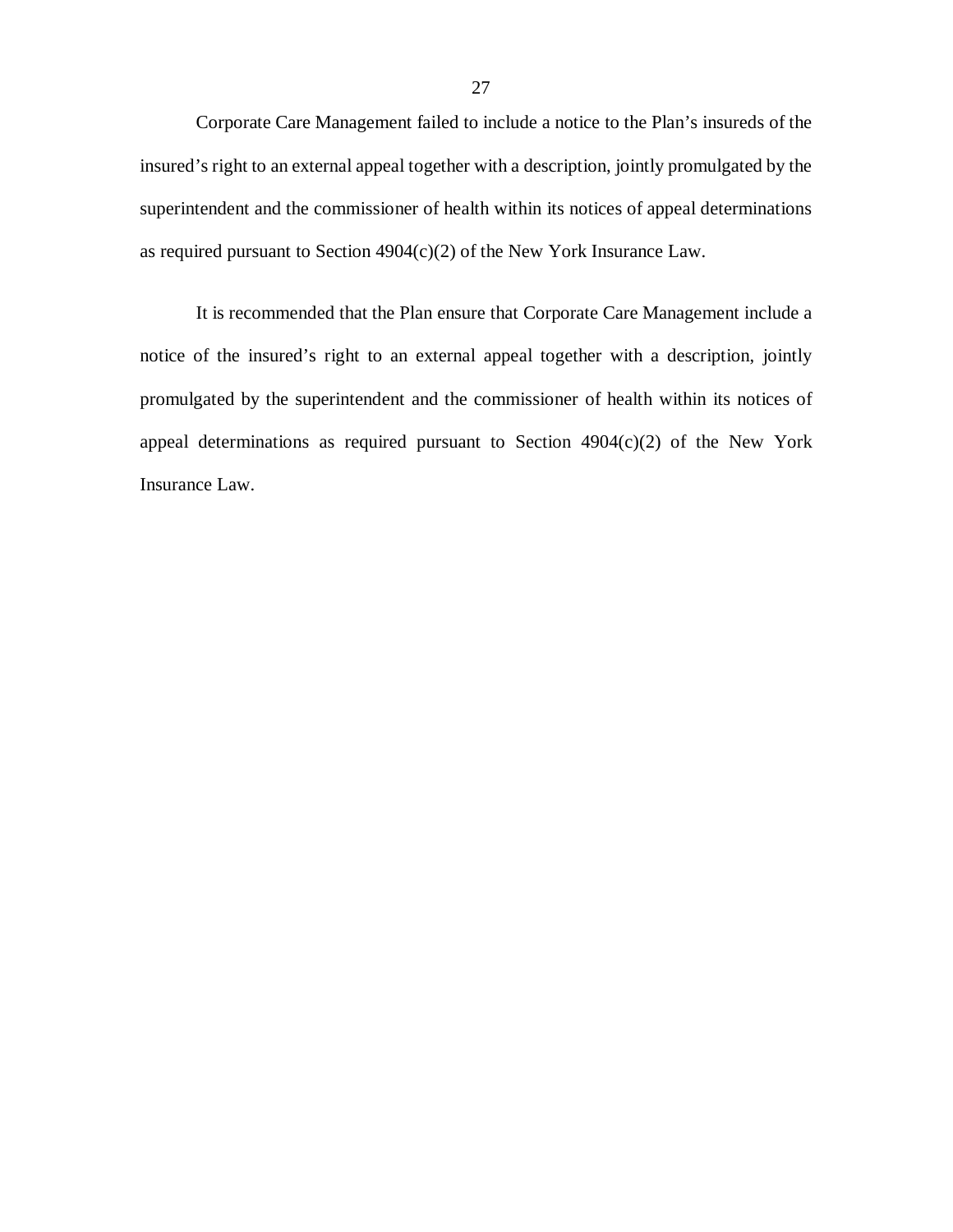## **6. COMPLIANCE WITH PRIOR REPORT ON EXAMINATION**

<span id="page-29-0"></span> follows (page number refers to the prior report on examination): The prior report on examination included sixteen recommendations detailed as

## **ITEM NO. PAGE NO.**

## Management and Controls

 $1<sup>1</sup>$  Cooperative Agreement or by-laws to include the additional standing committees or eliminate such standing committees. It is recommended that the Plan, revise its Municipal 7

 *The Plan has complied with this recommendation.* 

 $2.$  requirements of Section 624(a) of the New York Business Corporation Law by maintaining minutes of all meetings It is recommended that the Plan comply with the 7 held.

 *The Plan has complied with this recommendation.* 

 $3.$  comply with the requirements of Section 312(b) of the New York Insurance Law. It is recommended that the Plan and its board of governors 8

 *The Plan has complied with this recommendation.* 

## Corporate Governance

 $\overline{4}$ . CPA firm to include a review and rendering of an opinion of the Plan's internal control systems on an annual basis, in order to comply with the requirements of Section 4705(e)(1) of the New York Insurance Law and the Plan's municipal cooperation agreement. It is recommended that the Plan amend its contract with its 10

 *The Plan has not complied with this recommendation.* 

 *A similar recommendation has been included within this report on examination.*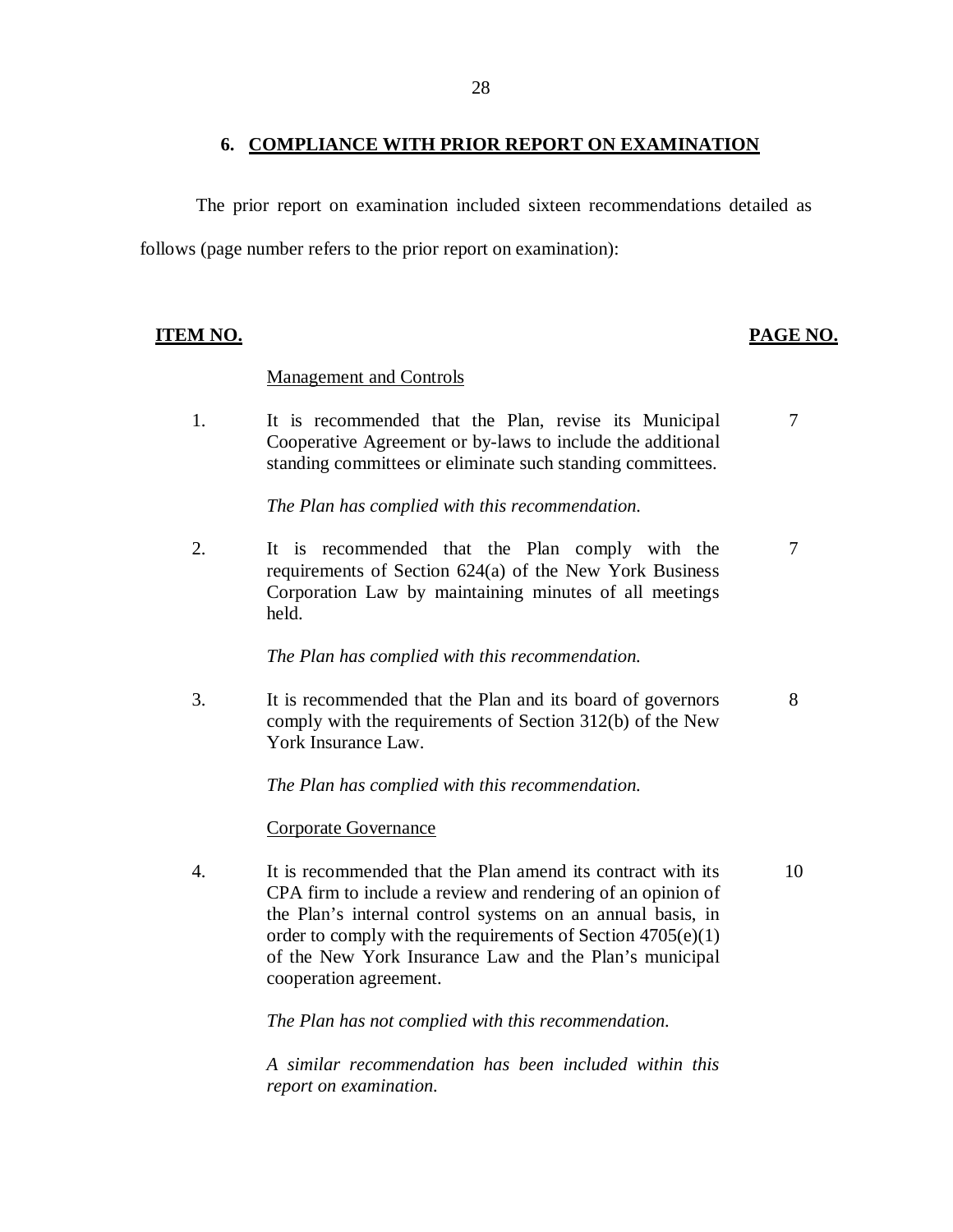## **ITEM NO.**

 $5<sub>1</sub>$  board adopt written procedures that would require the board to obtain annual certification, either from an internal auditor, the Plan's independent CPA firm or the Plan's general counsel, to the effect that the Plan's responsible officers have implemented procedures adopted by the board and that the Plan's current claims adjudication procedures, including those set forth in current claims manuals, are in accordance with applicable statutes, rules and regulations. It is recommended that, as prudent business practice, the

29

 *The Plan has not complied with this recommendation.* 

 *A similar recommendation has been included within this report on examination.* 

6. Plan's Board of Governors obtain annual certifications from is third-party claims administrators that claims are being processed in accordance with the Plan document and applicable statutes, rules and regulations. It is recommended that, as a prudent business practice, the

 *The Plan has not complied with this recommendation.* 

 *A similar recommendation has been included within this report on examination.* 

Stop-Loss Coverage

 $7.$  requirements of Section 4707(a)(2) of the New York Insurance Law and maintain specific stop-loss coverage with a retention amount not greater than four percent of the amount certified by a qualified actuary to represent the plan's expected claims for the current year. It is recommended that the Plan comply with the

 *The Plan has complied with this recommendation.* 

10

11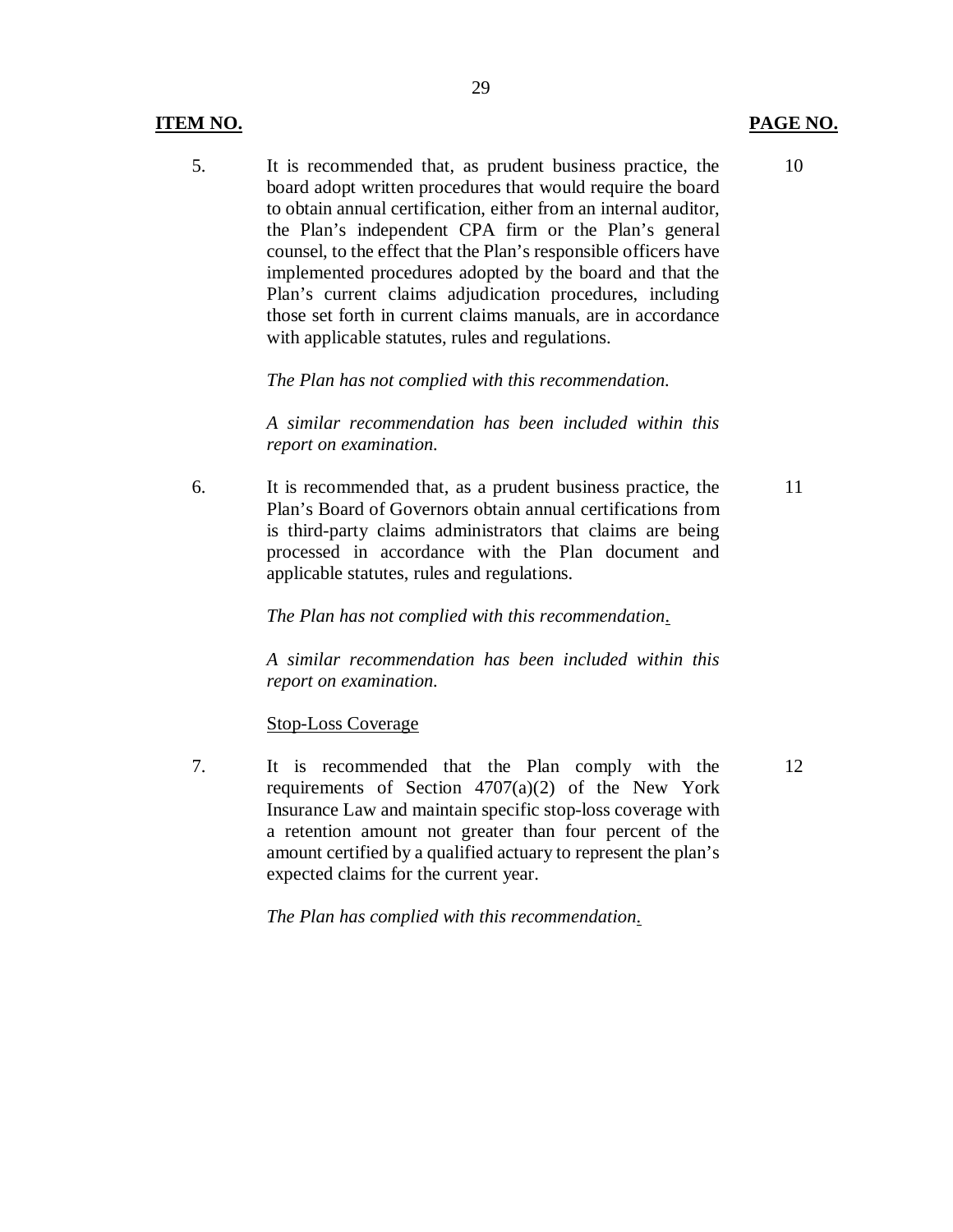## Administrative Service Agreements

8. employees who perform claim adjusting services in New York (for the Plan) be licensed as independent claims adjusters, in accordance with Section 2102(a)(1) and 2108(a)(3) of New York Insurance Law. It is recommended that RMSCO, Inc. and each of its

30

 *The Plan has not complied with this recommendation.* 

 *A similar recommendation has been included within this report on examination.* 

### Conflict of Interest Policy

9. Plan sign the required conflict of interest disclosure statement on an annual basis. It is recommended that all board members and officers of the 15

 *The Plan has complied with this recommendation*.

#### Accounts and Records

10. SSAP No. 84 of the NAIC Accounting Practices and Procedures Manual and disclose in its annual statements the method used to estimate its reported pharmaceutical rebate It is recommended that the Plan comply with Paragraph 24 of receivables. 16

 T*he Plan has not complied with this recommendation.* 

 *A similar recommendation has been included within this report on examination.* 

 $11<sub>1</sub>$  requirements of Section 4710(a)(2) of the New York Insurance Law and submit its required annual statements to the Superintendent of Financial Services, within the required It is recommended that the Plan comply with the filing period.

 *The Plan has complied with this recommendation.* 

14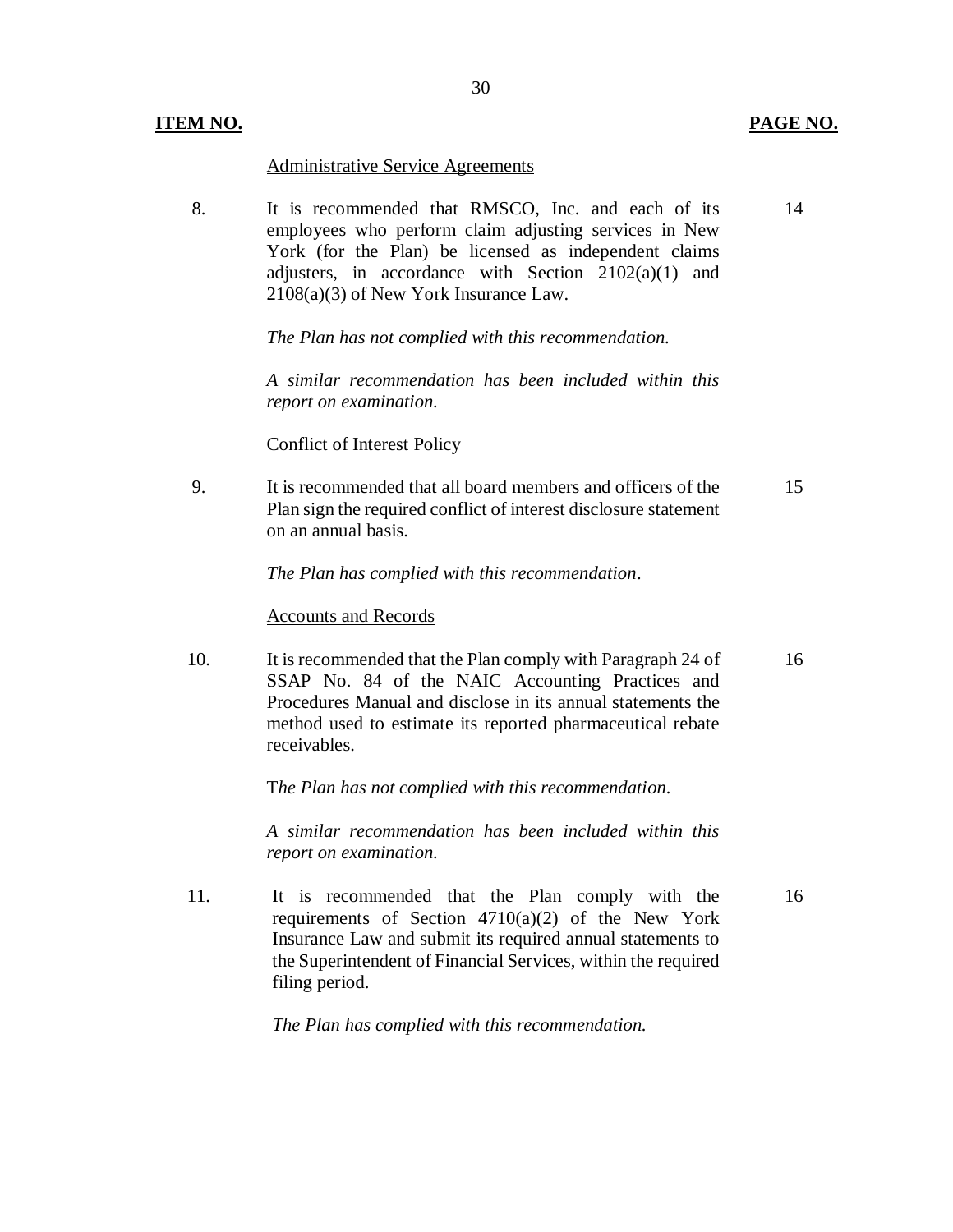## **ITEM NO. PAGE NO. PAGE NO.**

## Claims Payable

 $12.$  $4706(a)(1)$  of the New York State Insurance Law and maintain its estimated unpaid losses at 17% of expected incurred claims and expenses of the current plan year as approved by the Superintendent. It is recommended that the Plan comply with Section

 *The Plan has not complied with this recommendation.* 

 *A similar recommendation is included within this report.* 

## Policy Forms/Benefits

13. requirements of Section 4710(a)(1) of the New York Insurance Law and submit all new or revised policy forms to the Superintendent of Financial Services for approval prior It is recommended that the Plan comply with the to implementation.

 *The Plan has complied with this recommendation.* 

 $14.$  requirements of Section 1251 of the Patient Protection and affordable Care Act and include the required disclosure statement to its members. It is recommended that the Plan comply with the

 *The Plan has complied with this recommendation.* 

## Utilization Review

15. Management include the Plan as an entity covered under Corporate Care's utilization review program filed with the Superintendent, as required by Section 4901(a) of the New York Insurance Law. It is recommended the Plan ensure that Corporate Care 24

 *The Plan has complied with this recommendation.* 

19

23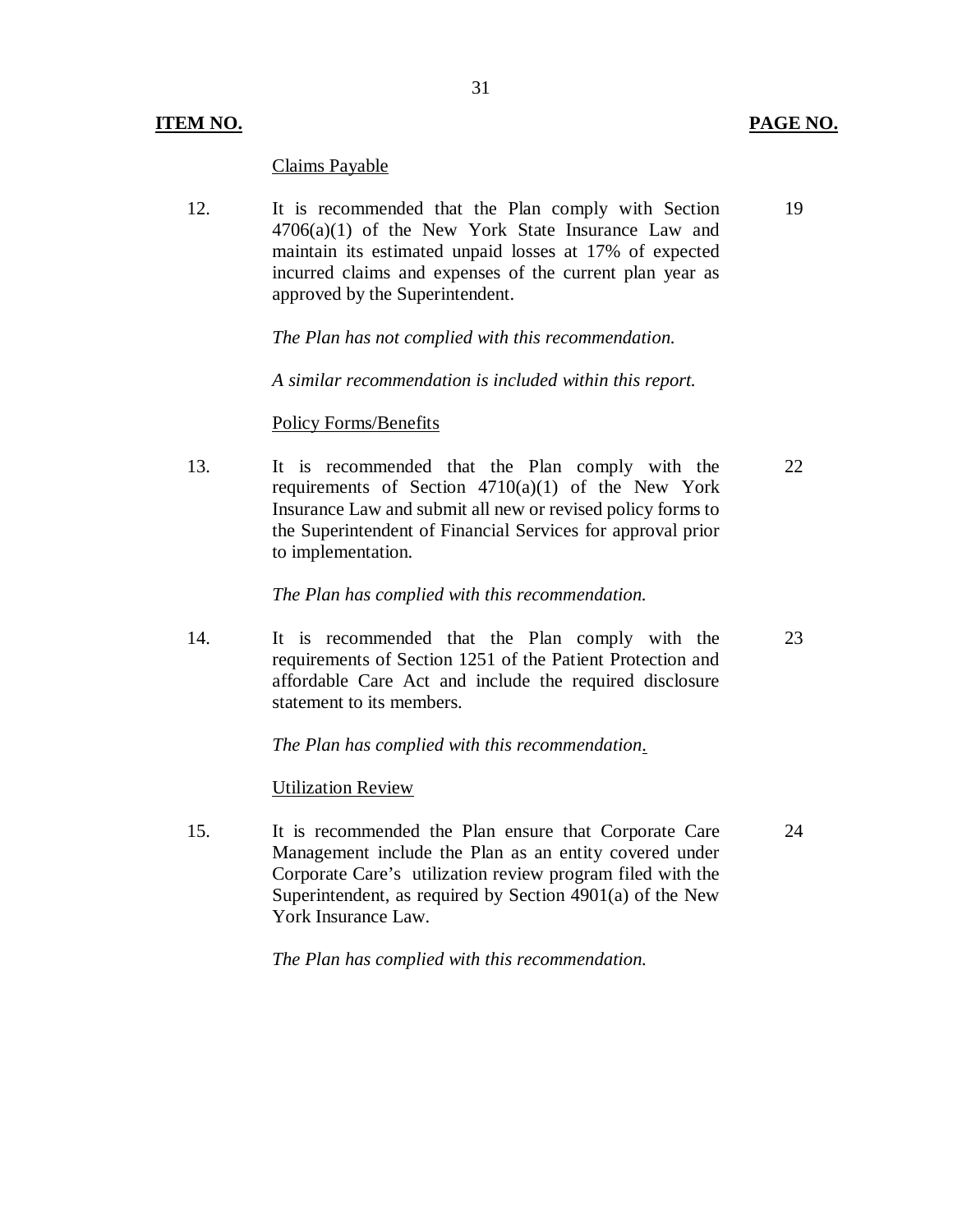25

16. requirements of Section  $4705(d)(5)(B)$  of the New York Insurance Law by establishing premium rates based upon a community rating methodology formula which has been filed with and approved by the Superintendent of Financial Rating<br>
16. It is recommended that the Plan comply with the Services.

 *The Plan has complied with this recommendation*.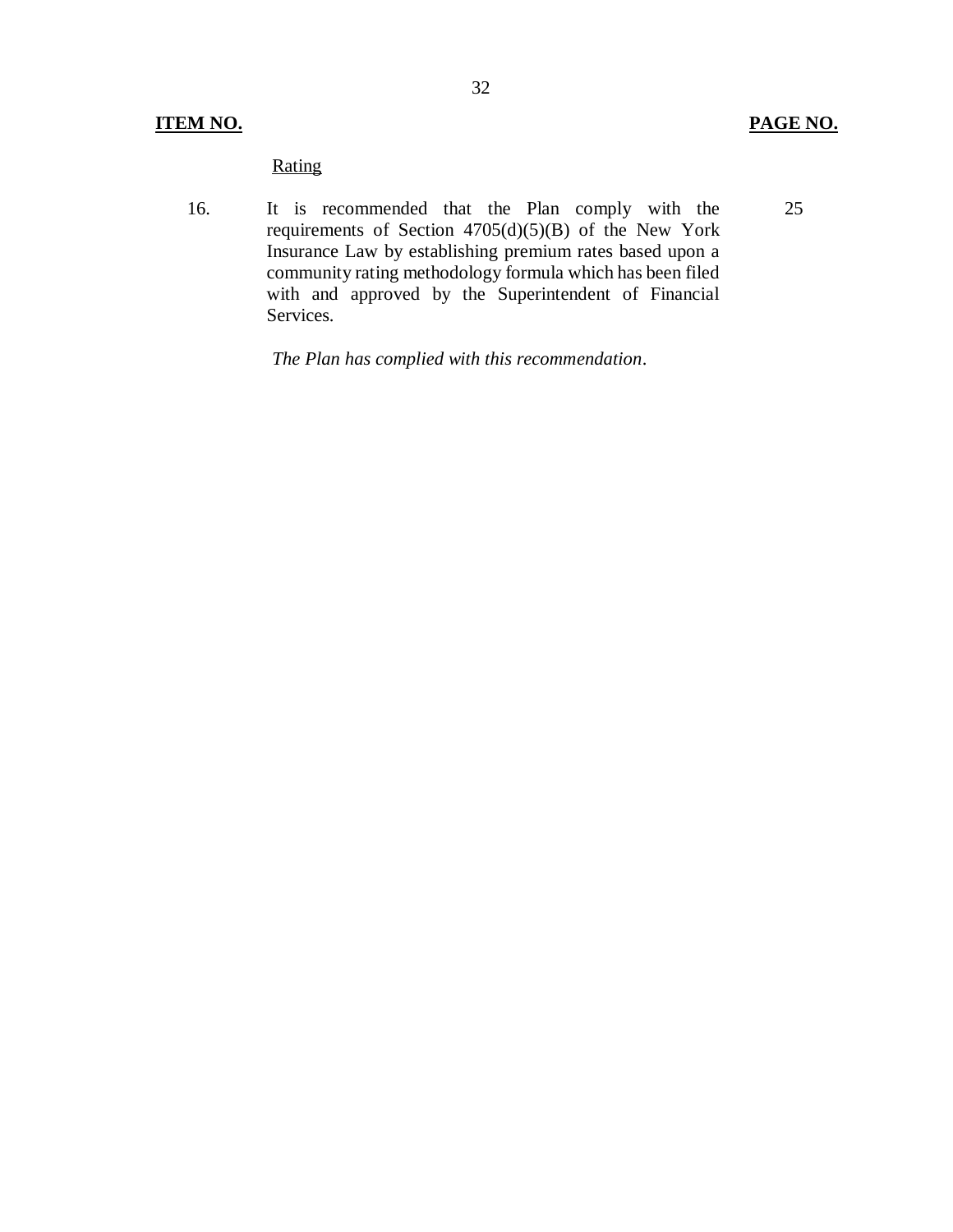## **7. SUMMARY OF COMMENTS AND RECOMMENDATIONS**

## **ITEM** PAGE NO.

7

8

## A. Corporate Governance

 i. It is recommended that, as a prudent business practice, the board adopt written procedures that would require the board to obtain annual certification, either from its internal auditor, the Plan's independent CPA firm or the Plan's general counsel, to the effect that the Plan's responsible officers have implemented procedures adopted by the board and that the Plan's current claims adjudication procedures, including those set forth in current claims manuals, are in accordance with applicable statutes, rules and regulations.

 A similar recommendation was made in the prior report on examination.

 ii. It is recommended that, as a prudent business practice, the Plan's board of governors obtain annual certifications from its third- party claims administrators that claims are being processed in accordance with the plan document and applicable statutes, rules and regulations.

 A similar recommendation was made in the prior report on examination.

## B. **Internal Controls**

 It is recommended that the Plan amend its contract with its CPA firm to include a review and rendering of an opinion of the Plan's internal control systems on an annual basis, in order to comply with the requirements of Section 4705(e)(1) of the New York Insurance Law and the Plan's municipal cooperation agreement. 10

### C. Administrative Service Agreements

 It is recommended that the Plan contract with a claims adjustment firm that is licensed in accordance with Sections  $2102(a)(1)$  and  $2108(a)(3)$  of the New York Insurance Law, and that the employees of such contracted claim adjustment firm who perform claim adjusting services in New York (on behalf of the Plan) be licensed as independent claims adjusters in accordance with such Sections of the New York Insurance Law. 12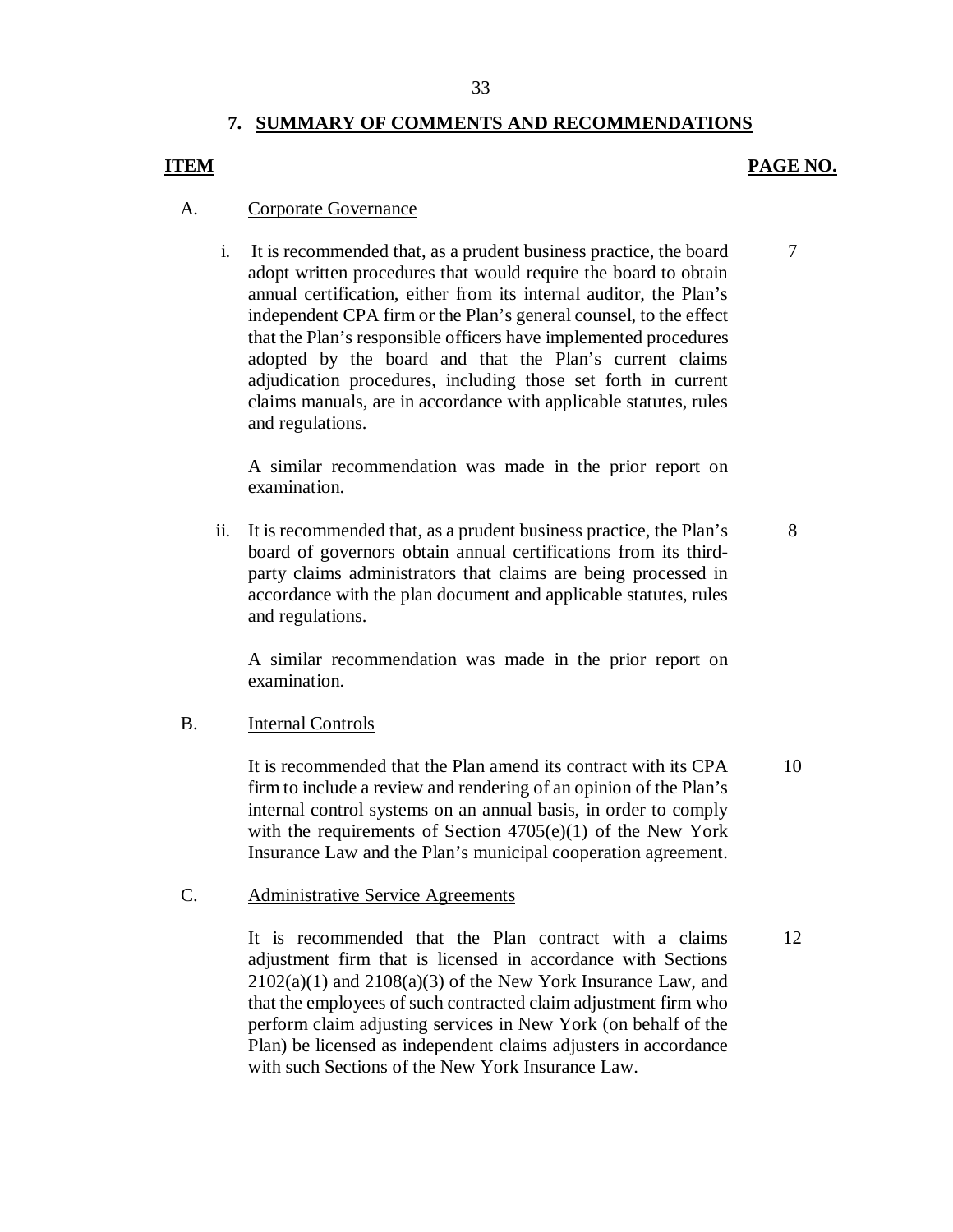## **ITEM**

34

### **PAGE NO.**

### D. Accounts and Records

 It is recommended that the Plan comply with Paragraph 24 of SSAP No. 84 of the *NAIC Accounting Practices and Procedures Manual* by disclosing within its annual statements the method used to estimate its reported pharmaceutical rebate receivables. 14

 A similar recommendation was made in the prior report on examination

E. Claims Payable

 It is recommended that the Plan comply with Section 4706(a)(1) of the New York State Insurance Law and maintain its estimated unpaid losses at 17% of expected incurred claims and expenses of the current plan year as approved by the Superintendent.

 A similar recommendation was made in the prior report on examination.

- F. Prompt Pay Law
	- i. It is recommended that the Plan comply with Section 3224-a(a) of the New York Insurance Law, by making payments to a policyholder or covered person or make payment to a health care provider within thirty (30) days of receipt of a claim or bill for services rendered that is transmitted via the internet or electronic mails and within forty-five (45) days of receipt of a claim or bill for services rendered that is submitted by paper or facsimile. 23
	- ii. It is recommended that the Plan comply with Section 3224-a(b) of the New York Insurance Law, by making payment for any undisputed portion of the claim in accordance with this subsection and notify the policyholder covered person or health care provider of the denied or denied portions of claims in writing within thirty (30) days of the receipt of the claim. 24

#### G. Policy Forms/Benefits

 i. It is recommended that the Plan amend its claim forms to comply with the requirements of Insurance Regulation No. 95 (11 NYCRR 86.4). 25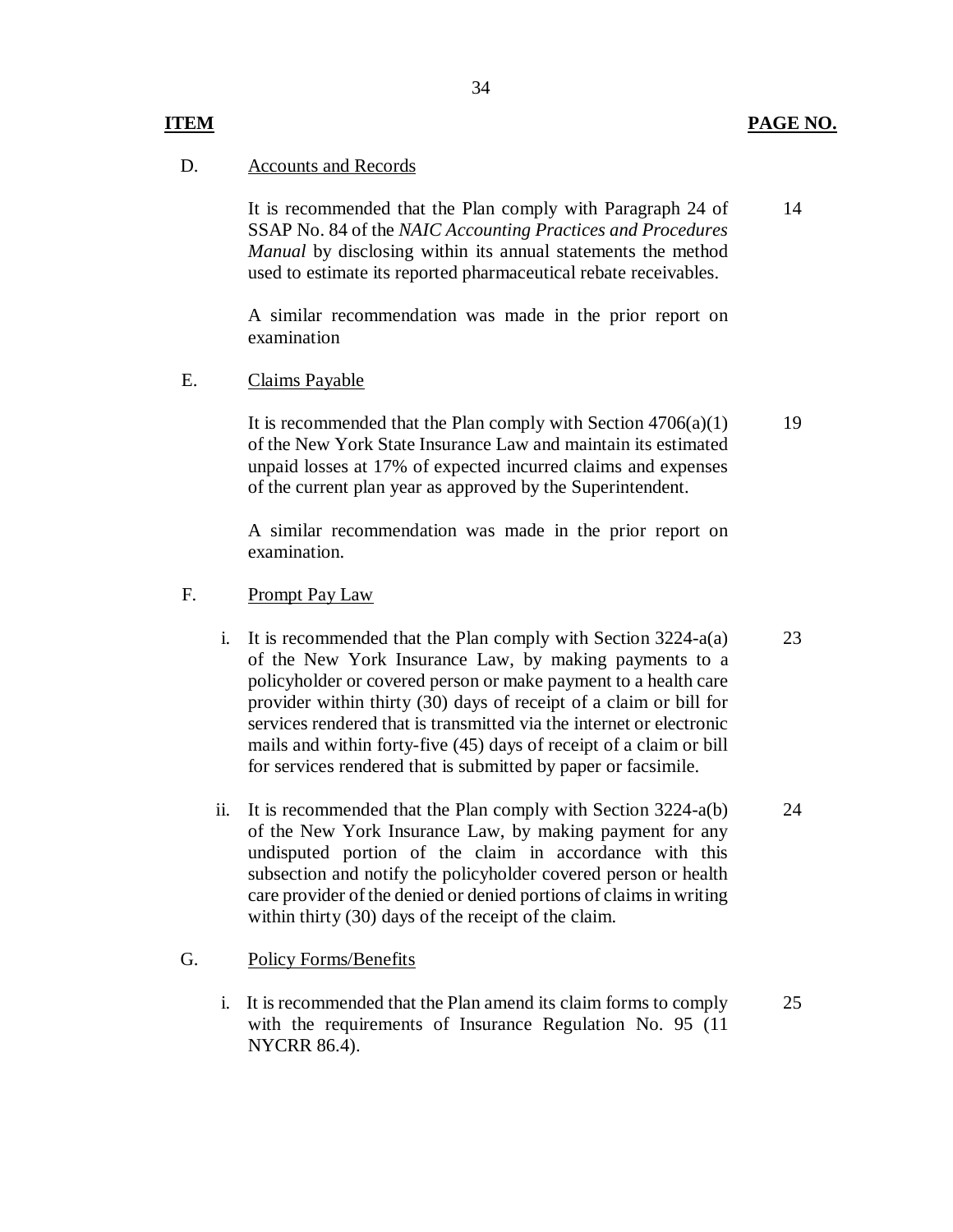ii. It is recommended that the Plan amend its enrollment forms to comply with the requirements of Insurance Regulation No. 95 (11 NYCRR 86.4). 25

## H. Utilization Review

- i. It is recommended that the Plan ensure that Corporate Care Management provides written acknowledgment of the filing of the appeal to the appealing party within fifteen (15) days of such filing in accordance Section 4904(c) of the New York Insurance Law. 26
- ii. It is recommended that the Plan ensure that Corporate Care Management makes an appeal determination within sixty (60) days of receipt of necessary information to conduct the appeal in accordance with Section 4904(c) of the New York Insurance Law. It is recommended that the Plan ensure that Corporate Care 26<br>Management makes an appeal determination within sixty (60)<br>days of receipt of necessary information to conduct the appeal in<br>accordance with Section 4904(c) of
- iii. It is recommended that the Plan ensure that Corporate Care Management include a notice of the insured's right to an external appeal together with a description, jointly promulgated by the superintendent and the commissioner of health, within its notices of appeal determinations as required pursuant to Section 4904(c) (2) of the New York Insurance Law. 27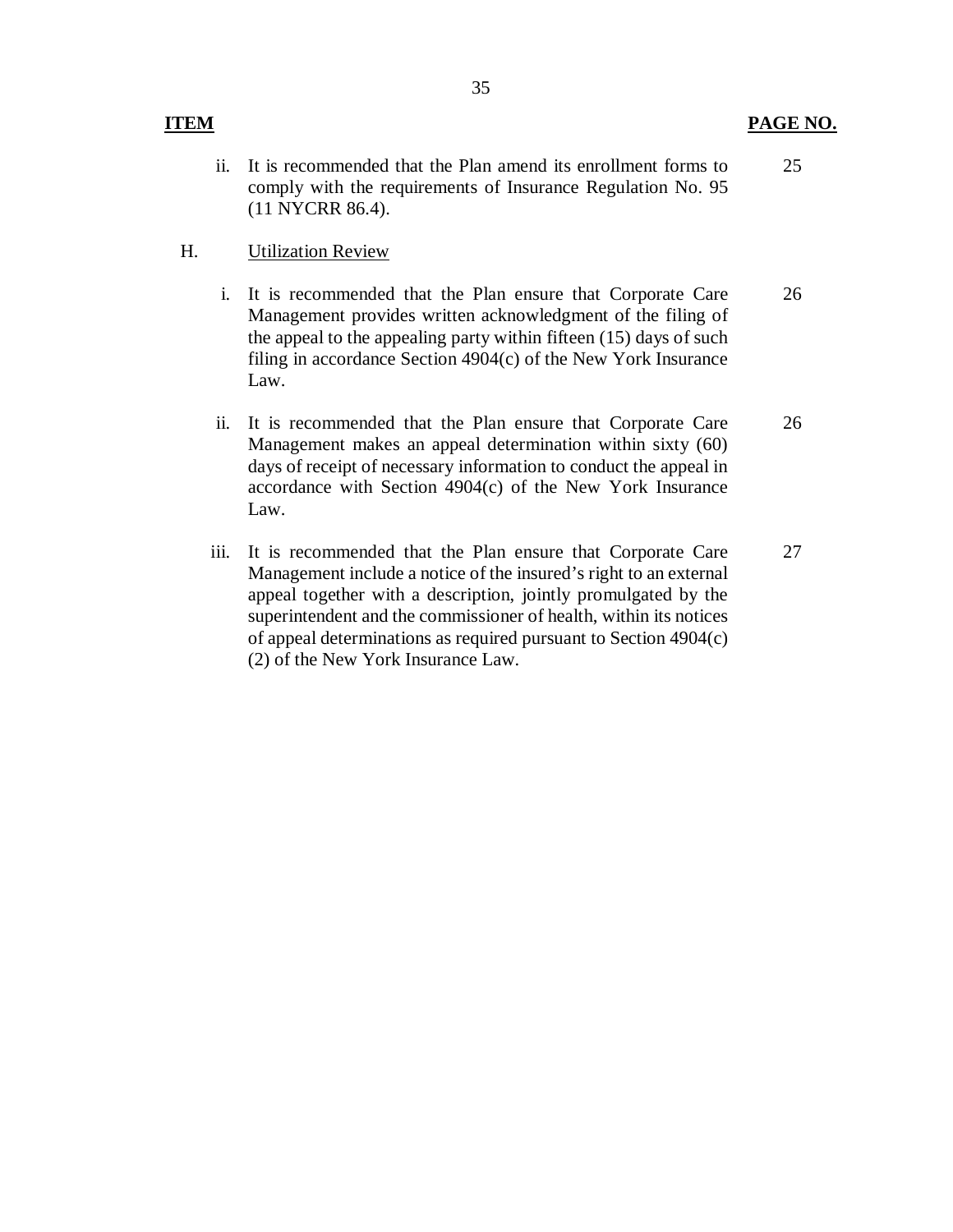Respectfully submitted,

Charles J. McBurnie Insurance Examiner

\_\_\_\_\_\_\_\_\_\_\_\_\_\_\_\_\_\_\_\_\_\_\_\_\_\_\_\_

STATE OF NEW YORK ) COUNTY OF NEW YORK ) ) SS. )

 Charles J. McBurnie**,** being duly sworn, deposes and says that the foregoing submitted report is true to the best of his knowledge and belief.

Charles J. McBurnie

\_\_\_\_\_\_\_\_\_\_\_\_\_\_\_\_\_\_\_\_\_\_\_\_\_\_\_\_\_

 Subscribed and sworn to before me This \_\_\_\_\_ day of \_\_\_\_\_\_\_\_\_2017